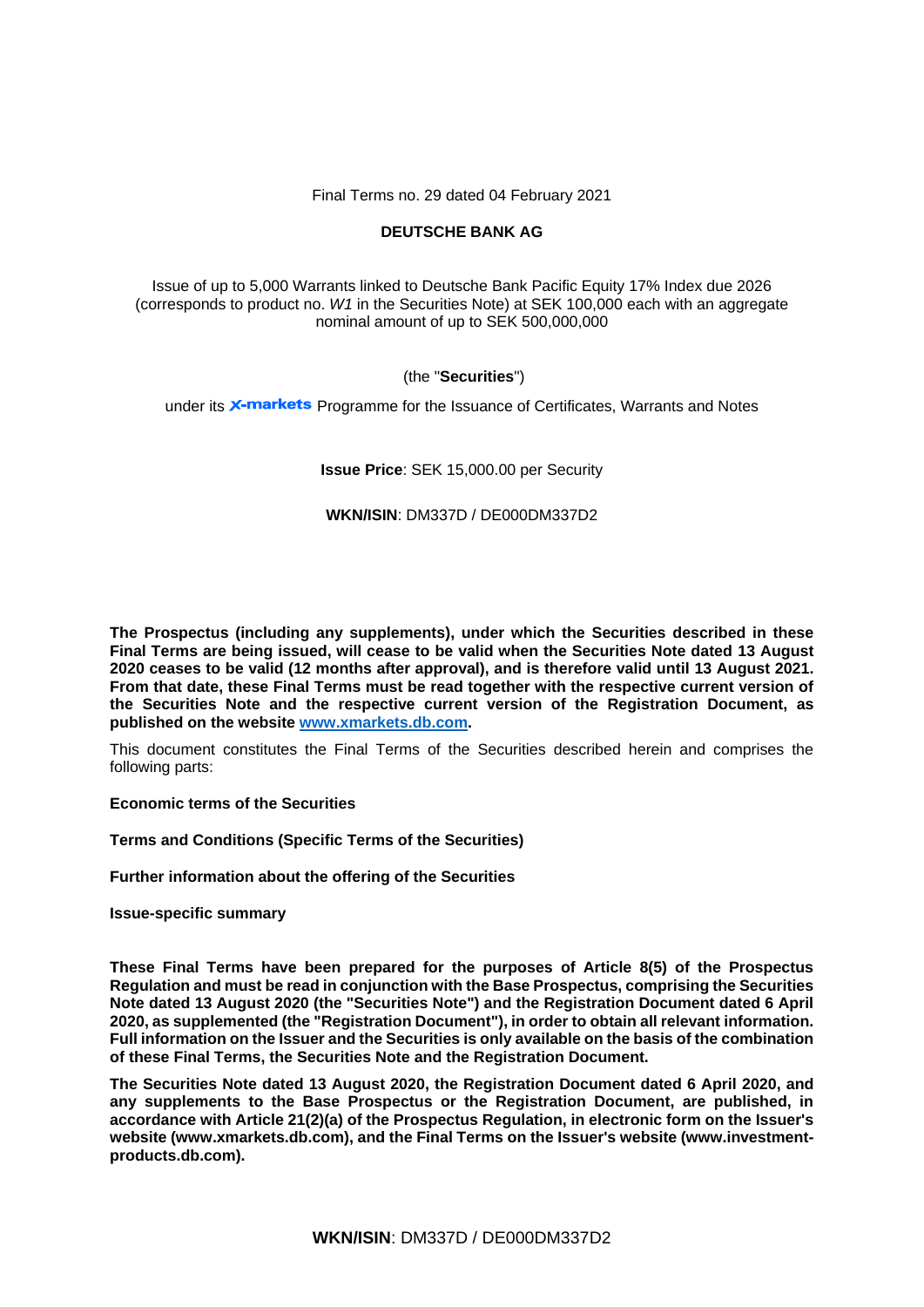**In addition, the Securities Note dated 13 August 2020 and the Registration Document dated 6 April 2020 and any supplements to the Base Prospectus or the Registration Document shall be available free of charge at the registered office of the Issuer, Deutsche Bank AG, Mainzer Landstrasse 11-17, 60329 Frankfurt am Main, its London Branch, at Winchester House, 1 Great Winchester Street, London EC2N 2DB, its Milan branch, Via Filippo Turati 27, 20121 Milan, Italy, its Portuguese branch, Rua Castilho, 20, 1250-069 Lisbon, Portugal and its Spanish branch, Paseo De La Castellana, 18, 28046 Madrid, Spain.** 

## **A summary of the individual issuance is annexed to the Final Terms.**

Terms not otherwise defined herein shall have the meaning given in the General Conditions of the Securities set out in the Terms and Conditions.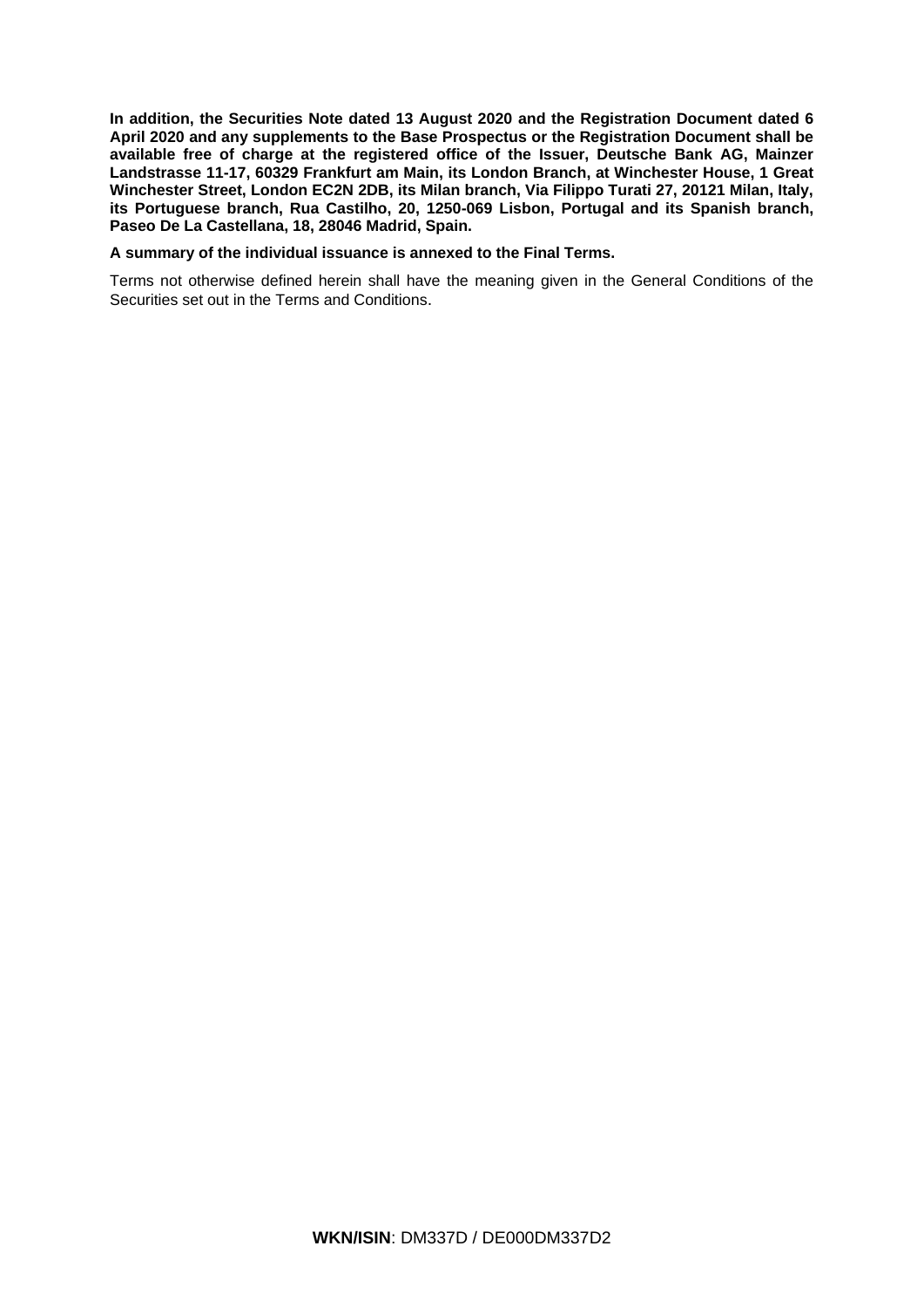# **Economic terms of the Securities**

The following description of the Security explains the economic terms of the Security and its characteristics.

## Product No. W1: Call Warrant and Discount Call Warrant

Investors can participate disproportionately (with leverage) in the positive development of the Underlying with this Call Warrant.

Conversely, investors also participate with leverage in the negative development of the Underlying and additionally bear the risk of receiving only the Minimum Amount if the Underlying is less than or equal to or less than (as specified in the applicable Final Terms) the Strike. On the Settlement Date, investors receive as the Cash Amount the product of the Multiplier and the amount by which the Final Reference Level exceeds the Strike. For a Discount Call Warrant, the Cash Amount is limited to the Maximum Amount. If the Final Reference Level is less than or equal to or less than (as specified in the applicable Final Terms) the Strike, investors will only receive the Minimum Amount.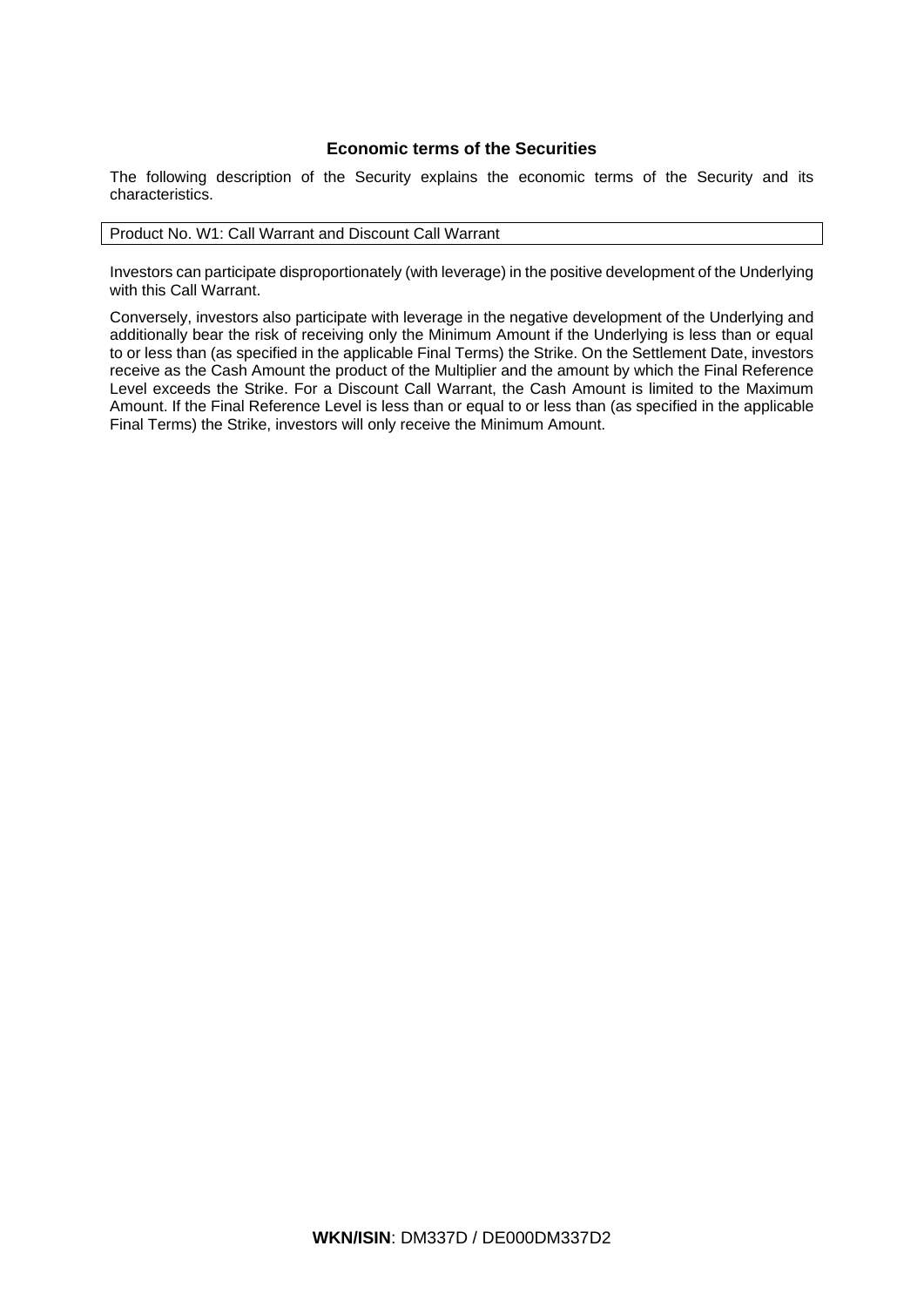# **Terms and Conditions**

The following "**Specific Terms of the Securities**" relating to the Securities shall, for the relevant Series of Securities, complete and put in concrete terms the General Conditions of the Securities for the purposes of such Series of Securities. The Specific Terms of the Securities and the General Conditions of the Securities together constitute the "**Terms and Conditions**" of the relevant Securities.

| <b>Security Type</b>     | Warrant /Call Warrant                                                                                   |
|--------------------------|---------------------------------------------------------------------------------------------------------|
| <b>ISIN</b>              | DE000DM337D2                                                                                            |
| <b>WKN</b>               | DM337D                                                                                                  |
| <b>Issuer</b>            | Deutsche Bank AG, Frankfurt am Main                                                                     |
| Number of the Securities | up to 5,000 Securities at SEK 100,000 each with an aggregate<br>nominal amount of up to SEK 500,000,000 |
| <b>Issue Price</b>       | SEK 15,000.00 per Security                                                                              |
| Nominal Amount           | SEK 100,000 per Security                                                                                |
| <b>Calculation Agent</b> | Deutsche Bank AG, London Branch                                                                         |
|                          |                                                                                                         |
| <b>Underlying</b>        |                                                                                                         |
| Underlying               | Type: Index                                                                                             |
|                          | Name: Deutsche Bank Pacific Equity 17% Index                                                            |
|                          | Index Sponsor: Deutsche Bank AG, London                                                                 |
|                          | Bloomberg page: DBXEPACF Index                                                                          |
|                          | Multi Exchange Index: Not Applicable                                                                    |
|                          | Reference Source: as defined in §5 (5) (i) of the General<br>Conditions                                 |
|                          | Related Exchange: as defined in §5(5)(j) of the General<br>Conditions                                   |
|                          | <b>Reference Currency: EUR</b>                                                                          |

**Product Details**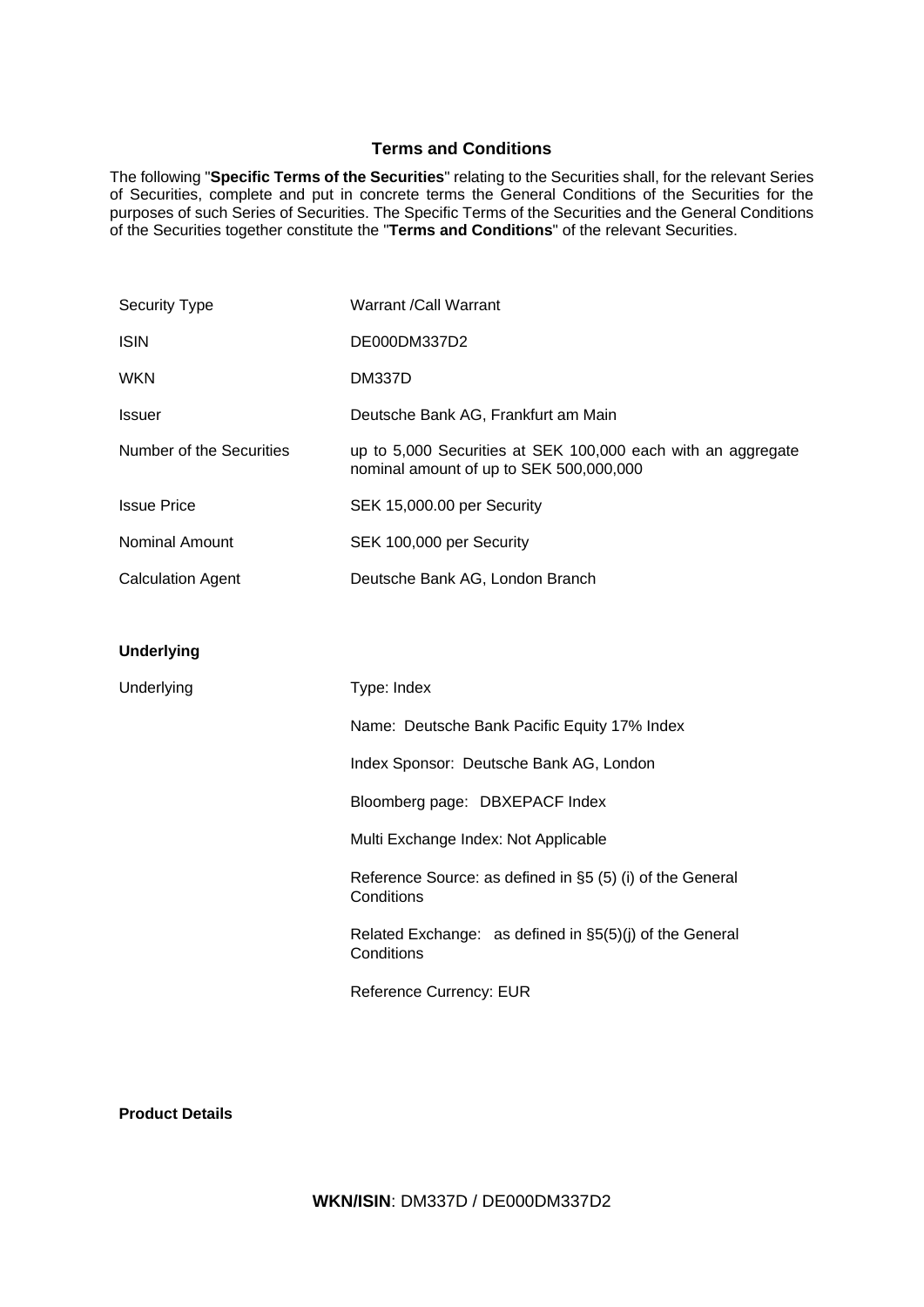| Settlement                                                  | <b>Cash Settlement</b>                                                                                                                                                                                                                                            |
|-------------------------------------------------------------|-------------------------------------------------------------------------------------------------------------------------------------------------------------------------------------------------------------------------------------------------------------------|
| <b>Multiplier</b>                                           | A number which will be determined by the Issuer on the Initial<br>Valuation Date and which will not be less than 0.80 nor more than<br>1.20. The definitive value will be made available on the website of<br>the Issuer (www.xmarkets.db.com) by the Issue Date. |
| Initial Reference Level                                     | The Reference Level on the Initial Valuation Date                                                                                                                                                                                                                 |
| <b>Final Reference Level</b>                                | The arithmetic average of the Reference Levels observed on all<br><b>Valuation Dates</b>                                                                                                                                                                          |
| <b>Reference Level</b>                                      | In respect of any day, an amount (which shall be deemed to be a<br>monetary value in the Reference Currency) equal to the Relevant<br>Reference Level Value on such day quoted by or published on the<br>Reference Source.                                        |
| <b>Relevant Reference Level</b><br>Value                    | The official closing level of the Underlying on the Reference<br>Source                                                                                                                                                                                           |
| <b>Specific definitions</b><br>applicable to the Securities |                                                                                                                                                                                                                                                                   |
| Cash Amount                                                 |                                                                                                                                                                                                                                                                   |
|                                                             | ( <del>Finitial Reference Level</del> – Strike) × SEK 100,000 × Multiplier                                                                                                                                                                                        |
|                                                             | provided that the Cash Amount will not be less than the Minimum<br>Amount.                                                                                                                                                                                        |
| <b>Strike</b>                                               | 100 percent                                                                                                                                                                                                                                                       |
| <b>Relevant Dates</b>                                       |                                                                                                                                                                                                                                                                   |
| <b>Issue Date</b>                                           | 15 April 2021                                                                                                                                                                                                                                                     |
| <b>Valuation Date</b>                                       | 31 March 2025, 30 April 2025, 02 June 2025, 30 June 2025, 31<br>July 2025, 01 September 2025, 30 September 2025, 31 October<br>2025, 01 December 2025, 05 January 2026, 02 February 2026, 02<br>March 2026 and 31 March 2026                                      |
| <b>Initial Valuation Date</b>                               | 31 March 2021                                                                                                                                                                                                                                                     |
| <b>Settlement Date</b>                                      | 17 April 2026 or, if such day is not a Business Day, the Settlement<br>Date is postponed to the next day which is a Business Day                                                                                                                                  |
| Minimum Amount                                              | Zero                                                                                                                                                                                                                                                              |

**WKN/ISIN**: DM337D / DE000DM337D2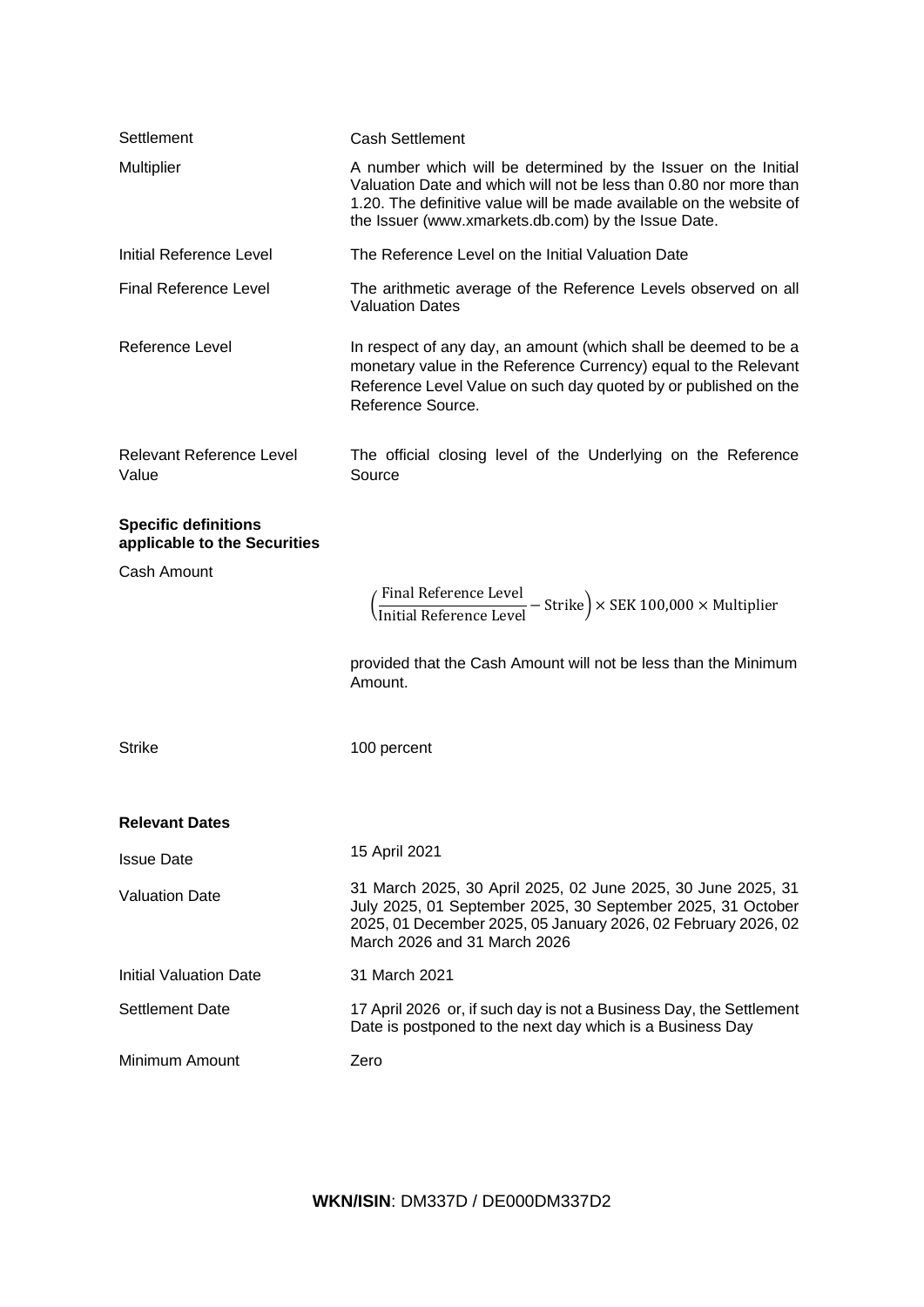| <b>Further Information</b>    |                                                                                                                                                                                                                                                                                                                                                                                                                                                                             |
|-------------------------------|-----------------------------------------------------------------------------------------------------------------------------------------------------------------------------------------------------------------------------------------------------------------------------------------------------------------------------------------------------------------------------------------------------------------------------------------------------------------------------|
| Type of Exercise              | European Style                                                                                                                                                                                                                                                                                                                                                                                                                                                              |
| <b>Exercise Date</b>          | 31 March 2026                                                                                                                                                                                                                                                                                                                                                                                                                                                               |
| <b>Automatic Exercise</b>     | Automatic Exercise is applicable                                                                                                                                                                                                                                                                                                                                                                                                                                            |
| <b>Settlement Currency</b>    | Swedish Krona ("SEK")                                                                                                                                                                                                                                                                                                                                                                                                                                                       |
| <b>Business Day</b>           | A day on which the Trans-European Automated Real-time Gross<br>Settlement Express Transfer (TARGET2) system is open, and on<br>which commercial banks and foreign exchange markets settle<br>payments in the Business Day Locations specified in the Product<br>Terms and on which each relevant Clearing Agent settles<br>payments. Saturday and Sunday are not considered Business<br>Days and 24 December and 31 December each year are not<br>considered Business Days. |
| <b>Business Day Locations</b> | London, Frankfurt am Main, Luxembourg, Stockholm, Tokyo and<br>Hong Kong                                                                                                                                                                                                                                                                                                                                                                                                    |
| <b>Correction Period</b>      | Two Business Days prior to the due date for any payment or<br>delivery under the Securities, the amount of which is determined<br>in whole or in part by reference to such value or price of the<br>Reference Item                                                                                                                                                                                                                                                          |
| <b>Clearing Agent</b>         | Euroclear Sweden AB (formerly known as VPC AB), PO Box 191,<br>Klarabergsviaduckten 63, 101 23 Stockholm, Sweden                                                                                                                                                                                                                                                                                                                                                            |
| Form of Securities            | <b>Swedish Securities</b>                                                                                                                                                                                                                                                                                                                                                                                                                                                   |
| Governing Law                 | English law                                                                                                                                                                                                                                                                                                                                                                                                                                                                 |
| Minimum Redemption payable    | Not applicable                                                                                                                                                                                                                                                                                                                                                                                                                                                              |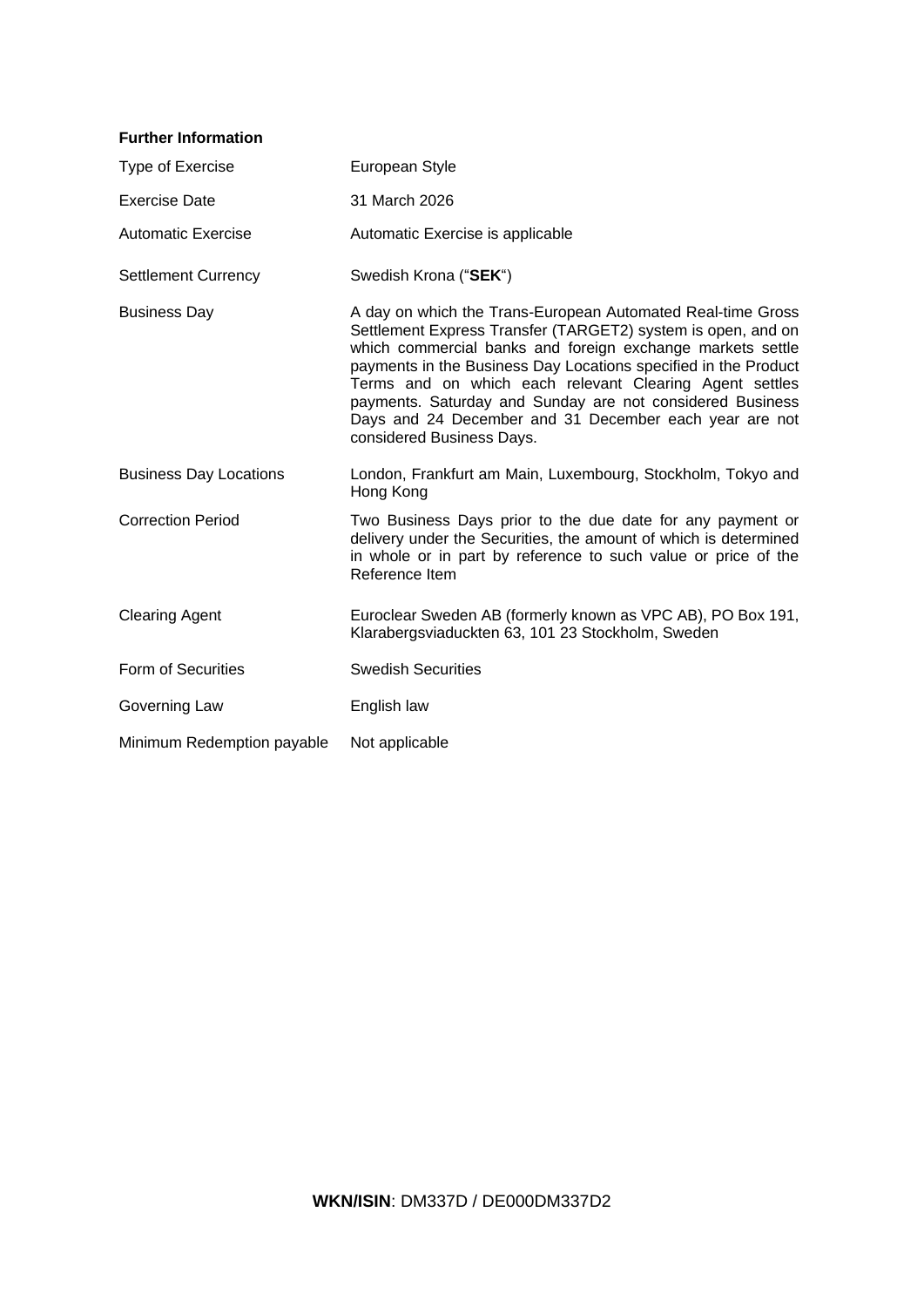# **Further information about the offering of the Securities**

# **Listing and trading**

| Listing and trading                                           | Application has been made to list and admit the<br>Securities to trading on the Nordic MTF, which is not a<br>regulated market for the purposes of Directive<br>2014/65/EU,                                                                                                                                                    |
|---------------------------------------------------------------|--------------------------------------------------------------------------------------------------------------------------------------------------------------------------------------------------------------------------------------------------------------------------------------------------------------------------------|
|                                                               | No application has been made to admit the Securities<br>to the regulated market of any exchange.                                                                                                                                                                                                                               |
| Minimum trade size                                            | <b>One Security</b>                                                                                                                                                                                                                                                                                                            |
| Estimate of total expenses related to<br>admission to trading | EUR 3,000                                                                                                                                                                                                                                                                                                                      |
| <b>Offering of Securities</b>                                 |                                                                                                                                                                                                                                                                                                                                |
| Investor minimum subscription amount                          | 1 Warrant                                                                                                                                                                                                                                                                                                                      |
| Investor maximum subscription amount                          | Not Applicable                                                                                                                                                                                                                                                                                                                 |
| The subscription period                                       | Applications to subscribe for the Securities may be<br>made through the Distributor(s) from, and including, 04<br>February 2021 and ending on, and including, 19 March<br>2021.                                                                                                                                                |
|                                                               | The Issuer reserves the right for any reason to reduce<br>the number of Securities offered.                                                                                                                                                                                                                                    |
|                                                               | In the event that during the Subscription Period the<br>requests exceed the amount of the offer destined to<br>prospective investors equal to the maximum aggregate<br>nominal amount, the Issuer may proceed to early<br>terminate the Subscription Period and may immediately<br>suspend the acceptance of further requests. |
|                                                               | Any such change or any amendment to the Subscription<br>Period will be communicated to investors by means of<br>a notice published on the website of the Issuer<br>(www.se.x-markets.db.com).                                                                                                                                  |
| Cancellation of the issuance of the<br><b>Securities</b>      | The Issuer reserves the right for any reason to cancel<br>the issuance of the Securities.                                                                                                                                                                                                                                      |
|                                                               | Any such decision will be communicated to investors by<br>means of a notice published on the website of the Issuer<br>(www.xmarkets.db.com).                                                                                                                                                                                   |
|                                                               | For the avoidance of doubt, if any application has been<br>made by a potential investor and the Issuer exercises<br>such a right, each such potential investor shall not be                                                                                                                                                    |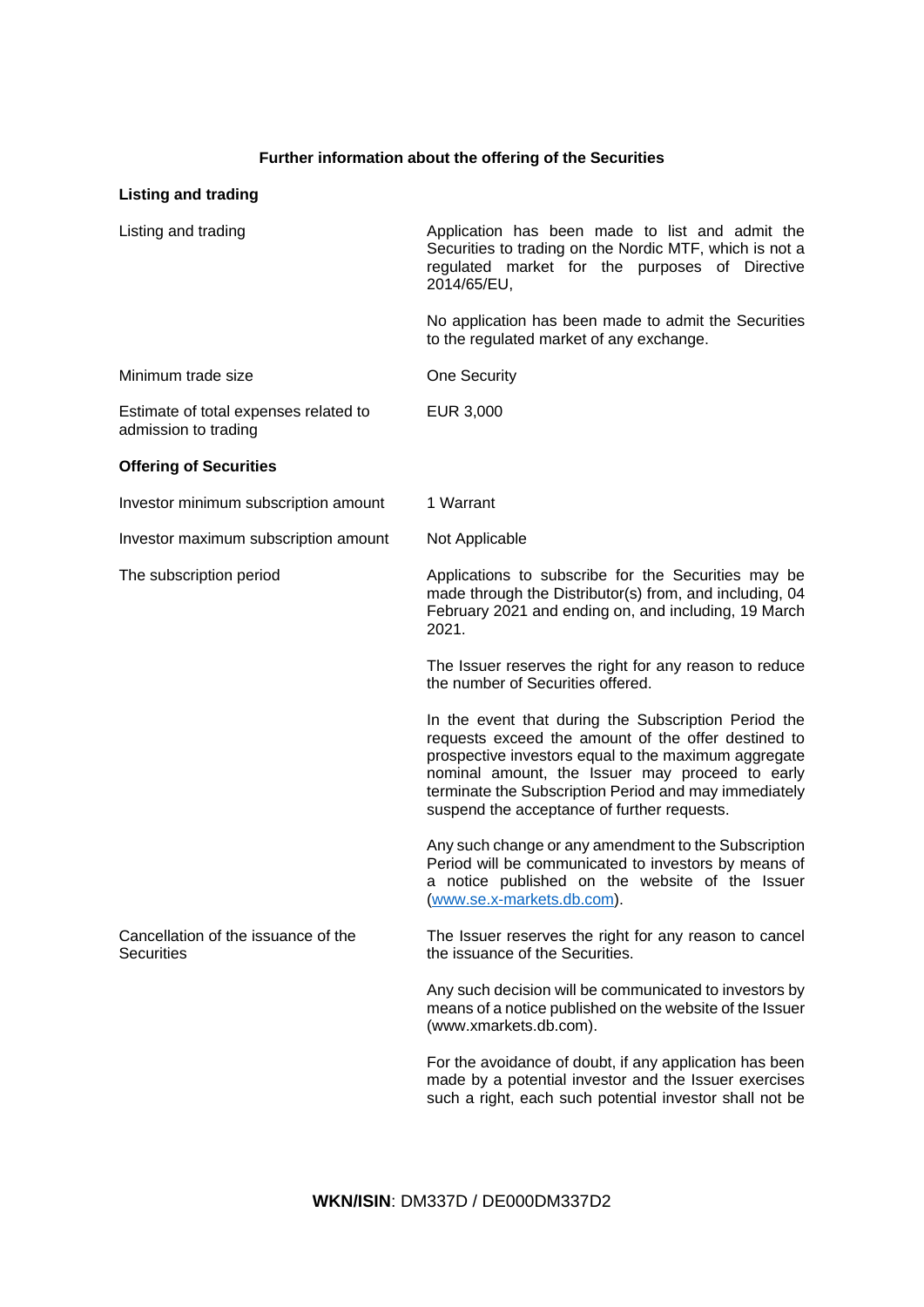|                                                                                                                                                        | entitled to subscribe or otherwise purchase any<br>Securities.                                                                                                                                                                                                                                                                                            |  |  |
|--------------------------------------------------------------------------------------------------------------------------------------------------------|-----------------------------------------------------------------------------------------------------------------------------------------------------------------------------------------------------------------------------------------------------------------------------------------------------------------------------------------------------------|--|--|
| Early closing of the subscription period of<br>the Securities                                                                                          | The Issuer reserves the right for any reason to close the<br>Subscription Period early.                                                                                                                                                                                                                                                                   |  |  |
|                                                                                                                                                        | Any such decision will be communicated to investors by<br>means of a notice published on the website of the Issuer<br>(www.se.xmarkets.db.com)                                                                                                                                                                                                            |  |  |
| Conditions to which the offer is subject:                                                                                                              | Offers of the Securities are conditional on their issue.                                                                                                                                                                                                                                                                                                  |  |  |
| Description of the application process:                                                                                                                | Applications for the Securities can be made in Sweden<br>at participating branches of a Distributor.                                                                                                                                                                                                                                                      |  |  |
|                                                                                                                                                        | Applications will be in accordance with the relevant<br>Distributor's usual procedures, notified to investors by<br>the relevant Distributor                                                                                                                                                                                                              |  |  |
|                                                                                                                                                        | Prospective investors will not be required to enter into<br>any contractual arrangements directly with the Issuer<br>relating to the subscription for the Securities                                                                                                                                                                                      |  |  |
| Description of possibility to reduce<br>subscriptions and manner for refunding<br>excess amount paid by applicants:                                    | Not applicable                                                                                                                                                                                                                                                                                                                                            |  |  |
| Details of the method and time limits for<br>paying up and delivering the Securities:                                                                  | Investors will be notified by the Issuer or the relevant<br>financial intermediary of their allocations of Securities<br>and the settlement arrangements in respect thereof.<br>The Securities will be issued on the Issue Date and the<br>Securities will be delivered on the Value Date against<br>payment to the Issuer of the net subscription price. |  |  |
| Manner in and date on which results of<br>the offer are to be made public:                                                                             | The Issuer will in its sole discretion determine the final<br>amount of Securities to be issued (which will be<br>dependent on the outcome of the offer), up to a limit of<br>5,000 Securities                                                                                                                                                            |  |  |
|                                                                                                                                                        | The precise number of Securities to be issued will be<br>published on the website of the Nordic MTF<br>(www.ngm.se) on or around the Issue Date                                                                                                                                                                                                           |  |  |
|                                                                                                                                                        | The results of the offer will be available from the<br>Distributor following the Subscription Period and prior to<br>the Issue Date                                                                                                                                                                                                                       |  |  |
| Procedure for exercise of any right of pre-<br>emption, negotiability of subscription<br>rights and treatment of subscription rights<br>not exercised: | Not applicable                                                                                                                                                                                                                                                                                                                                            |  |  |
| Categories of potential investors to which<br>the Securities are offered and whether<br>tranche(s) have been reserved for certain<br>countries:        | Qualified<br>investors within<br>the<br>meaning<br>the<br>0t<br>Prospectus Regulation and non-qualified investors                                                                                                                                                                                                                                         |  |  |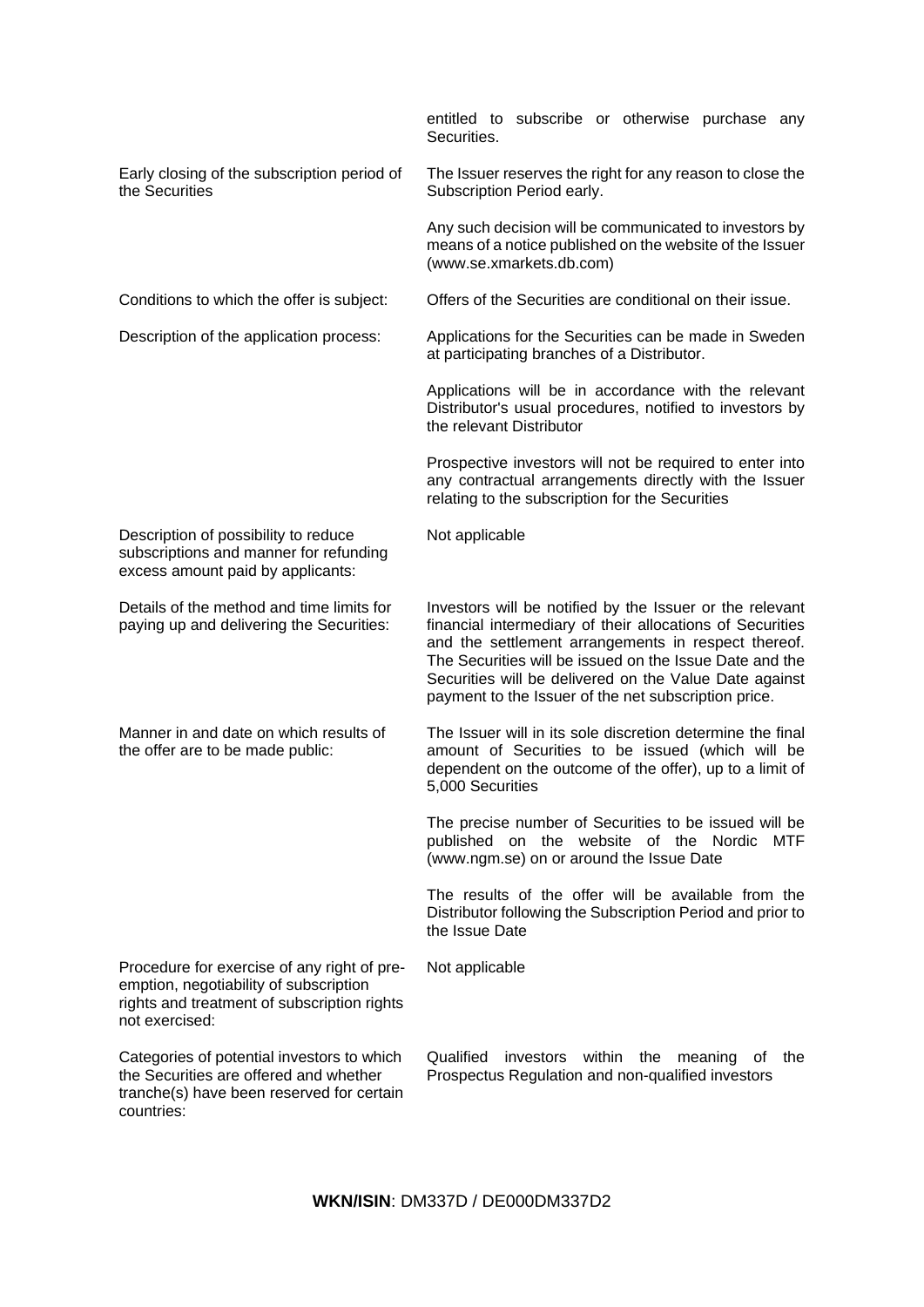complies with all other requirements for investment as set out in the Base Prospectus or otherwise determined by the Issuer and/or the relevant financial intermediaries. In other EEA countries, offers will only be made pursuant to an exemption under the Prospectus Regulation as implemented in such jurisdictions. Process for notification to applicants of the amount allotted and the indication whether dealing may begin before notification is made: Each investor will be notified by the relevant Distributor of its allocation of Securities after the end of the Subscription Period and before the Issue Date No dealings in the Security may take place prior to the Issue Date Name(s) and address(es), to the extent known to the Issuer, of the placement agents in the various countries where the offer takes place. Strukturinvest Fondkommission (FK) AB, Stora Badhusgatan 18-20, 411 21 Göteborg, Sweden (the "Distributor") The Issuer reserves the right to appoint other distributors during the Subscription Period, which will be communicated to investors by means of a notice published on the website of the Issuer (www.se.xmarkets.db.com). Consent to use of Prospectus: The Issuer consents to the use of the Prospectus by the following financial intermediary (individual consent): Strukturinvest Fondkommission (FK) AB, Stora Badhusgatan 18-20, 411 21 Göteborg, Sweden. Individual consent to the later resale and final placement of the Securities by the financial intermediaries is given in relation to Sweden. The subsequent resale or final placement of Securities by financial intermediaries can be made during the period from 04 February 2021 (inclusively) until 19 March 2021 (inclusively) and as long as this Prospectus is valid in accordance with Article 9 of the Prospectus Regulation. **PROHIBITION OF SALES TO RETAILS INVESTORS IN THE <b>EEA** ID RETAILS Not Applicable

**Fees**

Fees paid by the Issuer to the distributor

Trailer Fee Not applicable

Placement Fee **No. 2.000 Placement Fee** Upto 3.00 per cent of the Nominal Amount

The Offer may be made Sweden to any person which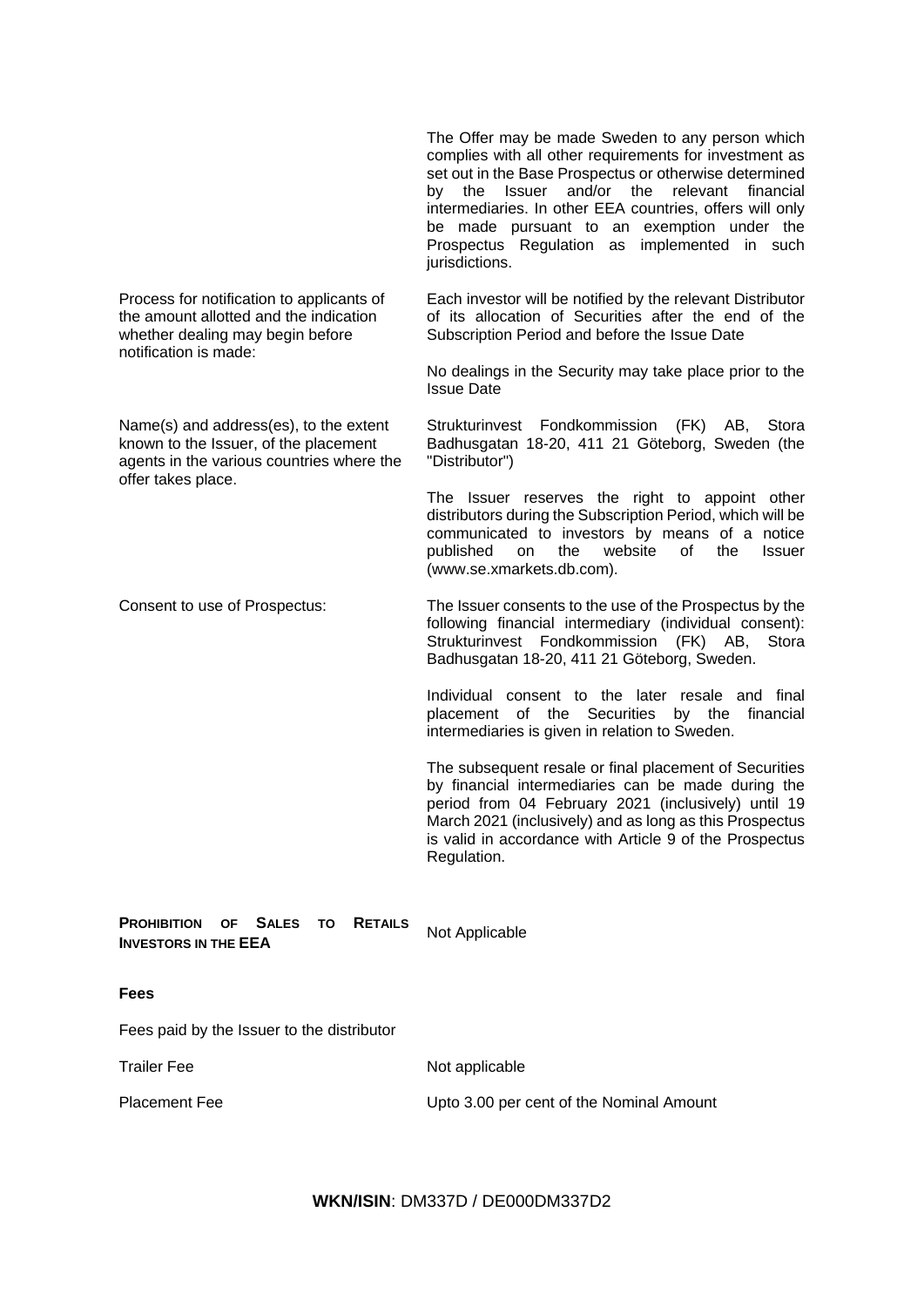# Other Fees Not Applicable

Fees charged by the Issuer to the Securityholders post issuance

**Costs/Distribution Fees**

Not applicable

| Amount of any expenses and taxes<br>specifically charged to the subscriber or | <b>SEK 4005</b><br>Ex-ante entry costs:                                                                                                                                                                                                                                                                                                                                                                                                                                                                                                                                                                                                                                                                                    |  |
|-------------------------------------------------------------------------------|----------------------------------------------------------------------------------------------------------------------------------------------------------------------------------------------------------------------------------------------------------------------------------------------------------------------------------------------------------------------------------------------------------------------------------------------------------------------------------------------------------------------------------------------------------------------------------------------------------------------------------------------------------------------------------------------------------------------------|--|
| purchaser:                                                                    | <b>SEK 1000</b><br>Ex-ante exit costs                                                                                                                                                                                                                                                                                                                                                                                                                                                                                                                                                                                                                                                                                      |  |
|                                                                               | Ex-ante running costs on yearly basis: 0                                                                                                                                                                                                                                                                                                                                                                                                                                                                                                                                                                                                                                                                                   |  |
|                                                                               | Other expenses and taxes: none                                                                                                                                                                                                                                                                                                                                                                                                                                                                                                                                                                                                                                                                                             |  |
| Determination of the price by the Issuer                                      | Both the Initial Issue Price of the Warrants linked to<br>Deutsche Bank Pacific Equity 17% Index and the bid<br>and ask prices quoted by the Issuer during its term are<br>based on the Issuer's internal pricing models.<br>Accordingly, unlike in an on exchange trading, for<br>example for shares, the prices quoted during the term<br>are not based on supply and demand. The prices in<br>particular contain a margin which the Issuer determines<br>at its free discretion and which may cover, in addition to<br>the Issuer's proceeds, the costs of structuring, market<br>making and settlement of the Partial Capital Protection<br>Warrant, any applicable sales costs (distribution fee)<br>and other costs. |  |
| Distribution fee                                                              | Placement fee: Upto 3.00 per cent of the Nominal<br>Amount. The Issuer will either pay the placement fee<br>from the issue proceeds as a one-off turnover-related<br>distribution fee to the bank that sold the Warrants to the<br>customer (principal bank), or grant the latter a<br>corresponding discount from the Initial Issue Price.                                                                                                                                                                                                                                                                                                                                                                                |  |

# **Security ratings**

Rating Rating **The Securities have not been rated.** 

# **Interests of natural and legal persons involved in the issue**

Interests of natural and legal persons involved in the issue Save for the Distributor regarding the fees as set out under "Fees" above, so far as the Issuer is aware, no person involved in the issue of the Securities has an interest material to the offer. **Publication of notices**

Publication of notices **Notices** Notices will, in deviation from §16(1) of the General Conditions of the Securities, be published on the website www.investment-products.db.com.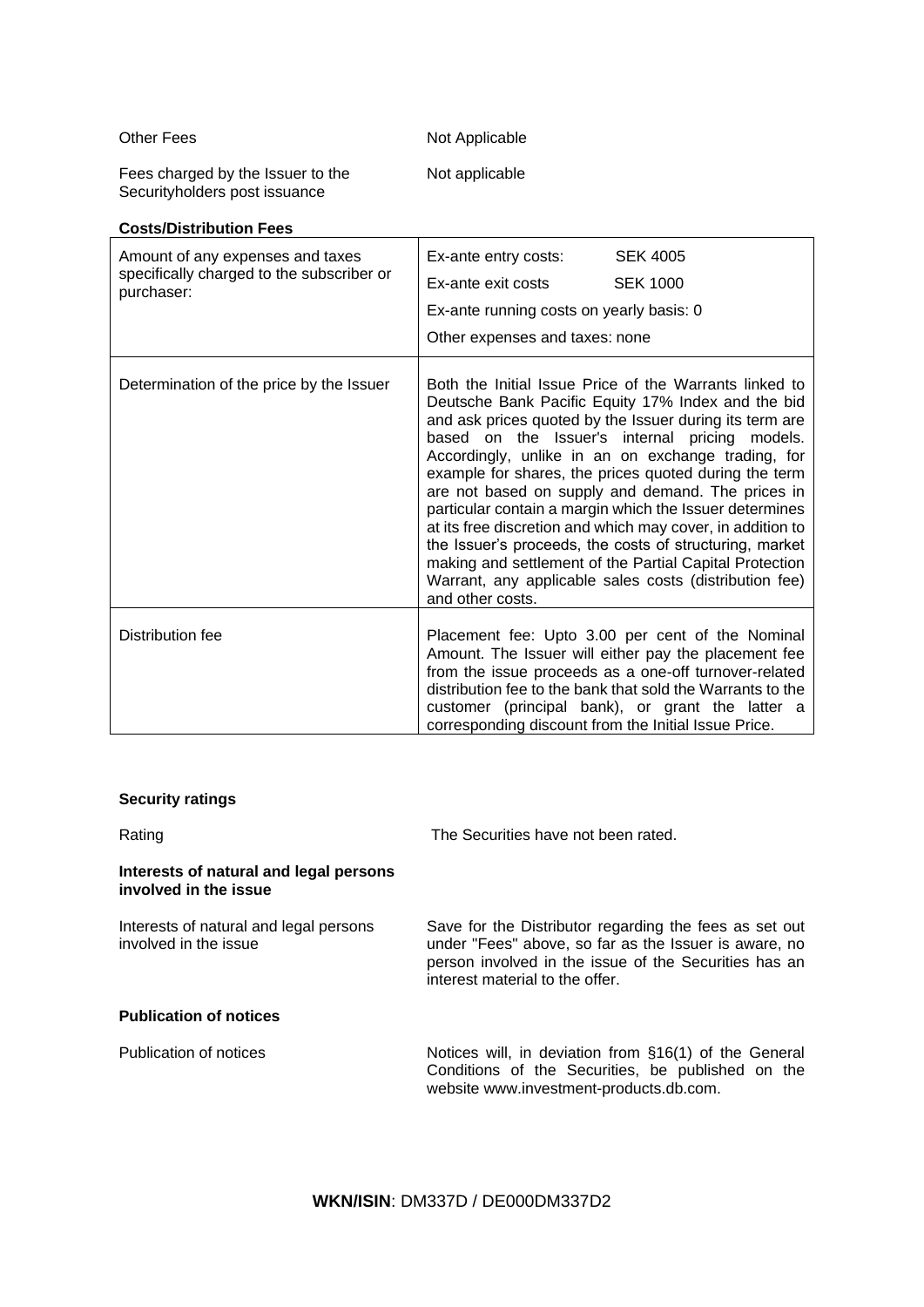# **U.S. FEDERAL INCOME TAX CONSIDERATIONS**

U.S. Federal Income Tax Considerations The Securities are not 871(m) Securities for purposes of Section 871(m) of the U.S. Internal Revenue Code of 1986.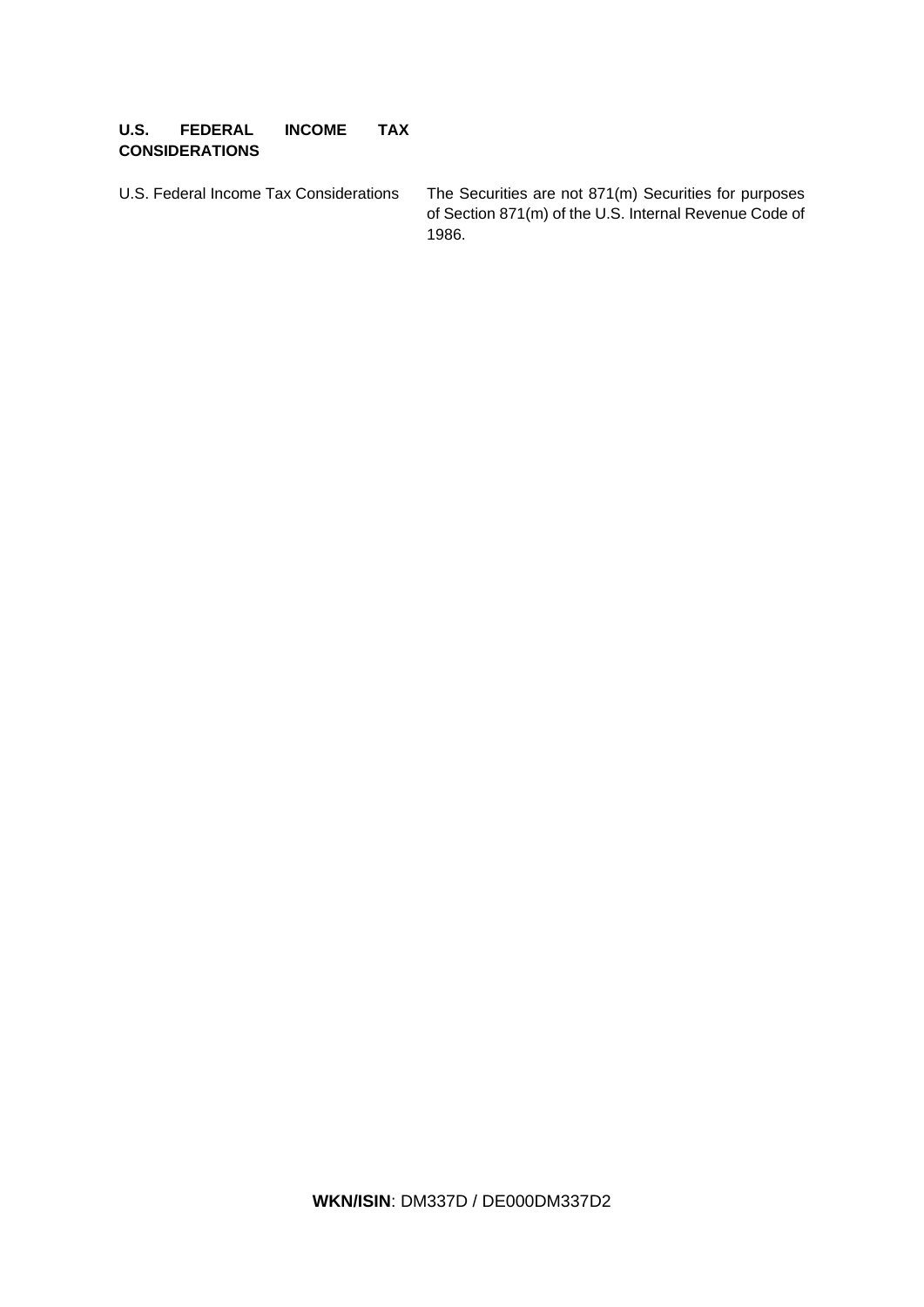## **INFORMATION RELATING TO THE UNDERLYING**

Information on the Underlying, on the past and future performance of the Underlying and its volatility can be obtained on the public website on https://index.db.com/ and on the Bloomberg page DBXEPACF Index.

As at the date of these Final Terms, Deutsche Bank AG, London Branch appears in the Register of administrators and benchmarks established and maintained by the European Securities and Markets Authority pursuant to Article 36 of the Regulation (EU) 2016/1011 of the European Parliament and of the Council of 8 June 2016 on indices used as benchmarks in financial instruments and financial contracts or to measure the performance of investment funds and amending Directives 2008/48/EC and 2014/17/EU and Regulation (EU) No 596/2014 ("**Benchmark Regulation**").

The sponsor of the, or each, index composing the Underlying also maintains an Internet Site at the following address where further information may be available free of charge in respect of the Underlying (including a description of the essential characteristics of the index, comprising, as applicable, the type of index, the method and formulas of calculation, a description of the individual selection process of the index components and the adjustment rules).

Index Sponsor: Deutsche Bank AG, London Branch

Internet Site of Index Sponsor: https://index.db.com/

# **Further Information Published by the Issuer**

The Issuer does not intend to provide any further information on the Underlying.

# **COUNTRY SPECIFIC INFORMATION:**

Offers may be made in Sweden to any person which complies with all other requirements for investment as set out in the Base Prospectus or otherwise determined by the Issuer and/or the relevant financial intermediaries.

Agent in Sweden The Agent in Sweden is Skandinaviska Enskilda Banken AB, SE-106 40 STOCKHOLM - Kungsträdgårdsgatan 8.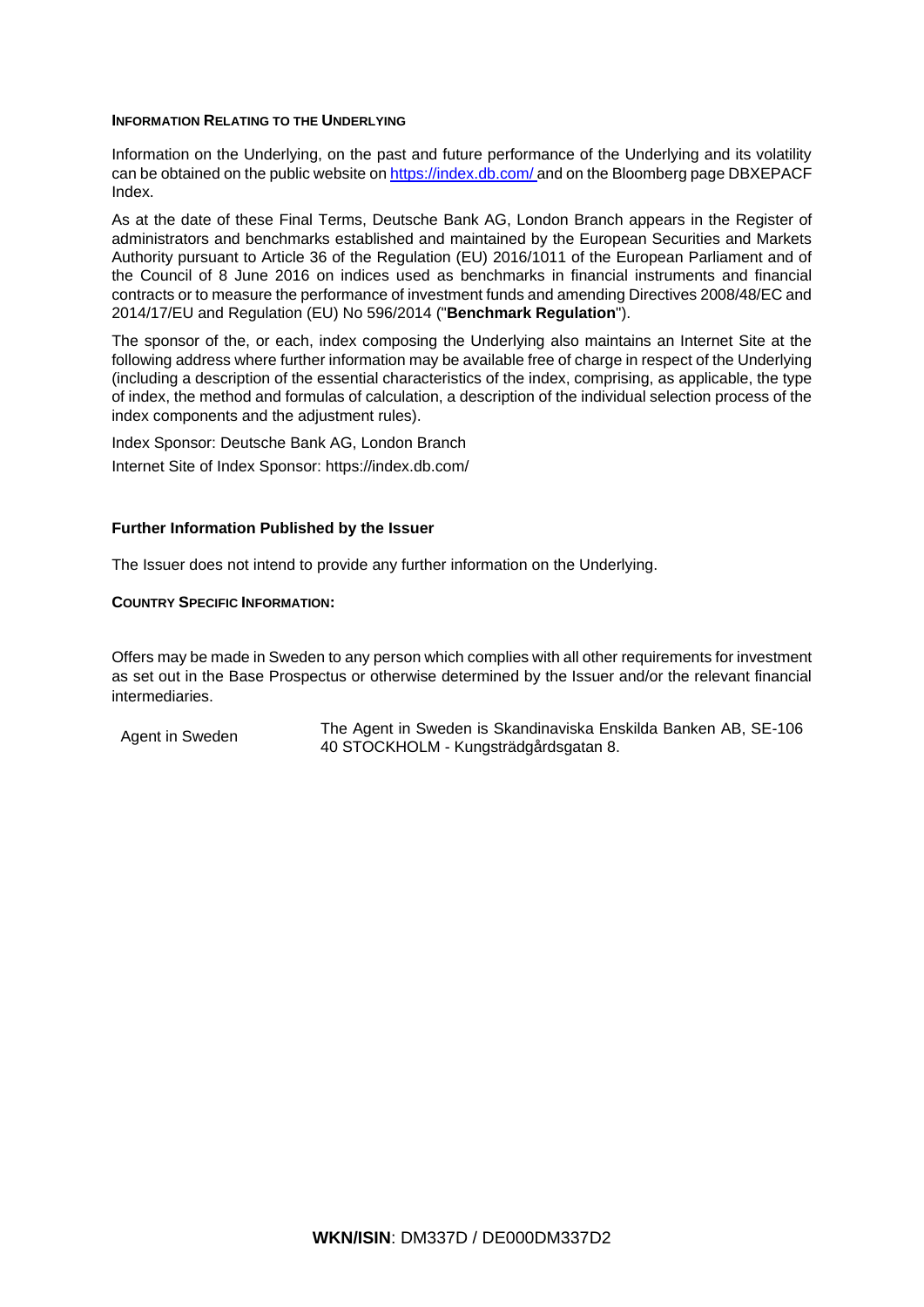# **Annex to the Final Terms**

# **Issue-specific summary**

#### **Section A – Introduction containing warnings**

## **Warnings**

- a) The summary should be read as an introduction to the Prospectus.
- b) Investors should base any decision to invest in the securities on a consideration of the Prospectus as a whole.
- c) Investors could lose all (total loss) or part of their invested capital.
- d) Where a claim relating to the information contained in the Prospectus is brought before a court, the plaintiff investors might, under national law, have to bear the costs of translating the Prospectus, including any supplements, as well as the corresponding Final Terms before the legal proceedings are initiated.
- e) Civil liability attaches only to those persons who have tabled and submitted the summary including any translation thereof, but only where the summary is misleading, inaccurate or inconsistent, when read together with the other parts of the Prospectus, or where it does not provide, when read together with the other parts of the Prospectus, key information in order to aid investors when considering whether to invest in such securities.

f) You are about to purchase a product that is not simple and may be difficult to understand

#### **Introductory information**

#### **Name and international securities identification number**

The Warrants (the "**Securities**") offered under this Prospectus have the following securities identification numbers:

ISIN: DE000DM337D2 / WKN: DM337D

### **Contact details of the issuer**

The Issuer (with Legal Entity Identifier (LEI) 7LTWFZYICNSX8D621K86) has its registered office at Taunusanlage 12, 60325 Frankfurt am Main, Federal Republic of Germany (telephone: +49-69-910-00).

#### **Approval of the prospectus; competent authority**

The Prospectus consists of a Securities Notes and a Registration Document.

The Securities Note has been approved by the Commission de Surveillance du Secteur Financier ("**CSSF**") on 13 August 2020. The business address of the CSSF is: 283, route d'Arlon, L-1150 Luxembourg, Luxembourg (telephone: +352 (0)26 251-1).

The Registration Document has been approved by the Commission de Surveillance du Secteur Financier ("**CSSF**") on 6 April 2020. The business address of the CSSF is: 283, route d'Arlon, L-1150 Luxembourg, Luxembourg (telephone: +352 (0)26 251-1).

#### **Section B – Key information on the Issuer**

#### **Who is the issuer of the securities?**

#### **Domicile and legal form of the issuer**

Deutsche Bank Aktiengesellschaft (commercial name: Deutsche Bank) is a banking institution and a stock corporation incorporated in Germany and accordingly operates in accordance with Germany law. The Legal Entity Identifier (LEI) of Deutsche Bank is 7LTWFZYICNSX8D621K86. The Bank has its registered office in Frankfurt am Main, Germany. It maintains its head office at Taunusanlage 12, 60325 Frankfurt am Main, Germany

#### **Principal activities of the issuer**

The objects of Deutsche Bank, as laid down in its Articles of Association, include the transaction of all kinds of banking business, the provision of financial and other services and the promotion of international economic relations. The Bank may realise these objectives itself or through subsidiaries and affiliated companies. To the extent permitted by law, the Bank is entitled to transact all business and to take all steps which appear likely to promote the objectives of the Bank, in particular to acquire and dispose of real estate, to establish branches at home and abroad, to acquire, administer and dispose of participations in other enterprises, and to conclude enterprise agreements

Deutsche Bank is organized into the following segments:

- Corporate Bank (CB);
- Investment Bank (IB);
- Private Bank (PB);
- Asset Management (AM);
- Capital Release Unit (CRU); and
- Corporate & Other (C&O).

In addition, Deutsche Bank has a country and regional organizational layer to facilitate a consistent implementation of global strategies. The Bank has operations or dealings with existing and potential customers in most countries in the world. These operations and dealings include working through:

— subsidiaries and branches in many countries;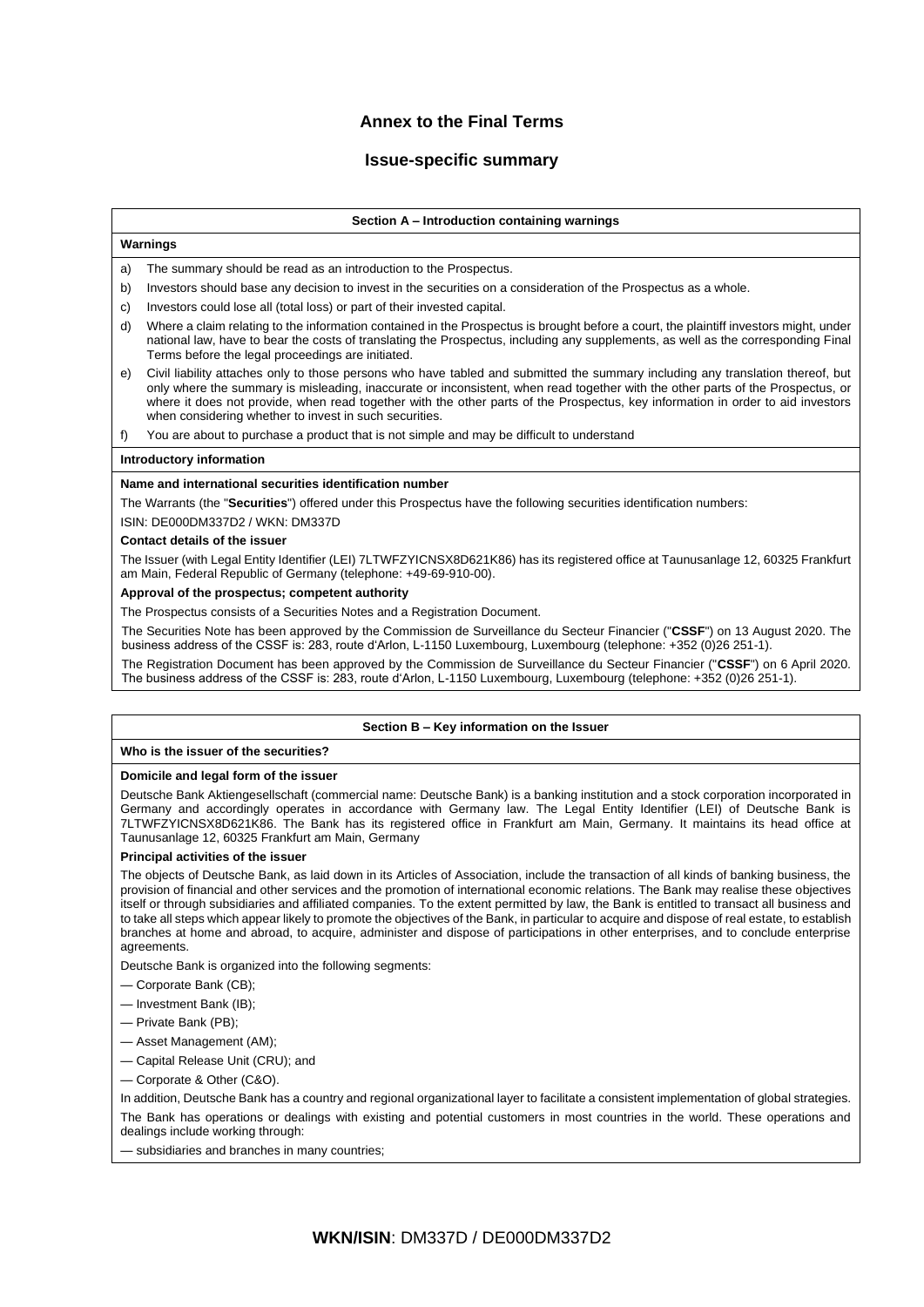— representative offices in many other countries; and

— one or more representatives assigned to serve customers in a large number of additional countries.

#### **Major shareholders of the issuer**

Deutsche Bank is neither directly nor indirectly majority-owned or controlled by any other corporation, by any government or by any other natural or legal person severally or jointly.

Pursuant to German law and Deutsche Bank's Articles of Association, to the extent that the Bank may have major shareholders at any time, it may not give them different voting rights from any of the other shareholders.

Deutsche Bank is not aware of arrangements which may at a subsequent date result in a change of control of the company.

The German Securities Trading Act (*Wertpapierhandelsgesetz*) requires investors in publicly-traded corporations whose investments reach certain thresholds to notify both the corporation and the German Federal Financial Supervisory Authority (*Bundesanstalt für Finanzdienstleistungsaufsicht*) of such change within four trading days. The minimum disclosure threshold is 3 per cent. of the corporation's issued voting share capital. To the Bank's knowledge, there are only six shareholders holding more than 3 per cent. of Deutsche Bank shares or to whom more than 3 per cent. of voting rights are attributed, and none of these shareholders holds more than 10 per cent. of Deutsche Bank shares or voting rights.

#### **Key Managing Directors**

The key managing directors of the issuer are members of the issuer's Executive Board. These are: Christian Sewing, Karl von Rohr, Fabrizio Campelli, Frank Kuhnke, Bernd Leukert, Stuart Wilson Lewis, James von Moltke, Alexander von zur Mühlen, Christiana Riley and Prof. Dr. Stefan Simon.

#### **Statutory auditors**

Until 31 December 2019, the independent auditor for the period covered by the historical financial information of Deutsche Bank is KPMG Aktiengesellschaft Wirtschaftsprüfungsgesellschaft ("KPMG"). KPMG is a member of the chamber of public accountants (Wirtschaftsprüferkammer). With effect as of 1 January 2020, Ernst & Young GmbH Wirtschaftsprüfungsgesellschaft ("EY") has been appointed as independent auditor. EY is a member of the chamber of public accountants (*Wirtschaftsprüferkammer*).

#### **What is the key financial information regarding the issuer?**

The key financial information included in the tables below as of and for the financial years ended 31 December 2018 and 31 December 2019 has been extracted from the audited consolidated financial statements prepared in accordance with IFRS as of 31 December 2019. The key financial information included in the tables below as of 30 September 2020 and for the nine months periods ended 30 September 2020 and 30 September 2019 has been extracted from the unaudited consolidated interim financial information as of 30 September 2020.

| Statement of income (in million Euro)                                                         | Nine months<br>ending 30<br>September 2020<br>(unaudited) | Year ending<br>31 December 2019 | Nine months<br>ending 30<br>September 2019<br>(unaudited) | Year ending<br>31 December 2018 |
|-----------------------------------------------------------------------------------------------|-----------------------------------------------------------|---------------------------------|-----------------------------------------------------------|---------------------------------|
| Net interest income                                                                           | 8,961                                                     | 13,749                          | 10,483                                                    | $13,316^1$                      |
| Commissions and fee income                                                                    | 6,965                                                     | 9,520                           | 7,181                                                     | 10,039                          |
| Provision for credit losses                                                                   | 1,540                                                     | 723                             | 477                                                       | 525                             |
| Net gains (losses) on financial<br>assets/liabilities at fair value through<br>profit or loss | 1,949                                                     | 193                             | 288                                                       | $1,209^2$                       |
| Profit (loss) before income taxes                                                             | 846                                                       | (2,634)                         | (1, 341)                                                  | 1,330                           |
| Profit (loss)                                                                                 | 435                                                       | (5,265)                         | (3,781)                                                   | 341                             |

| <b>Balance sheet</b><br>(amounts in million Euro) | 30 September 2020<br>(unaudited) | 31 December 2019 | 31 December 2018 |
|---------------------------------------------------|----------------------------------|------------------|------------------|
| Total assets                                      | 1,387,791                        | 1,297,674        | 1,348,137        |
| Senior debt                                       | 93,712                           | 101,187          | 108,389          |
| Subordinated debt                                 | 7,536                            | 6,934            | 6,717            |

**<sup>1</sup>** As adjusted as of 31 March 2020.

**.** 

**<sup>2</sup>** As adjusted as of 31 March 2020.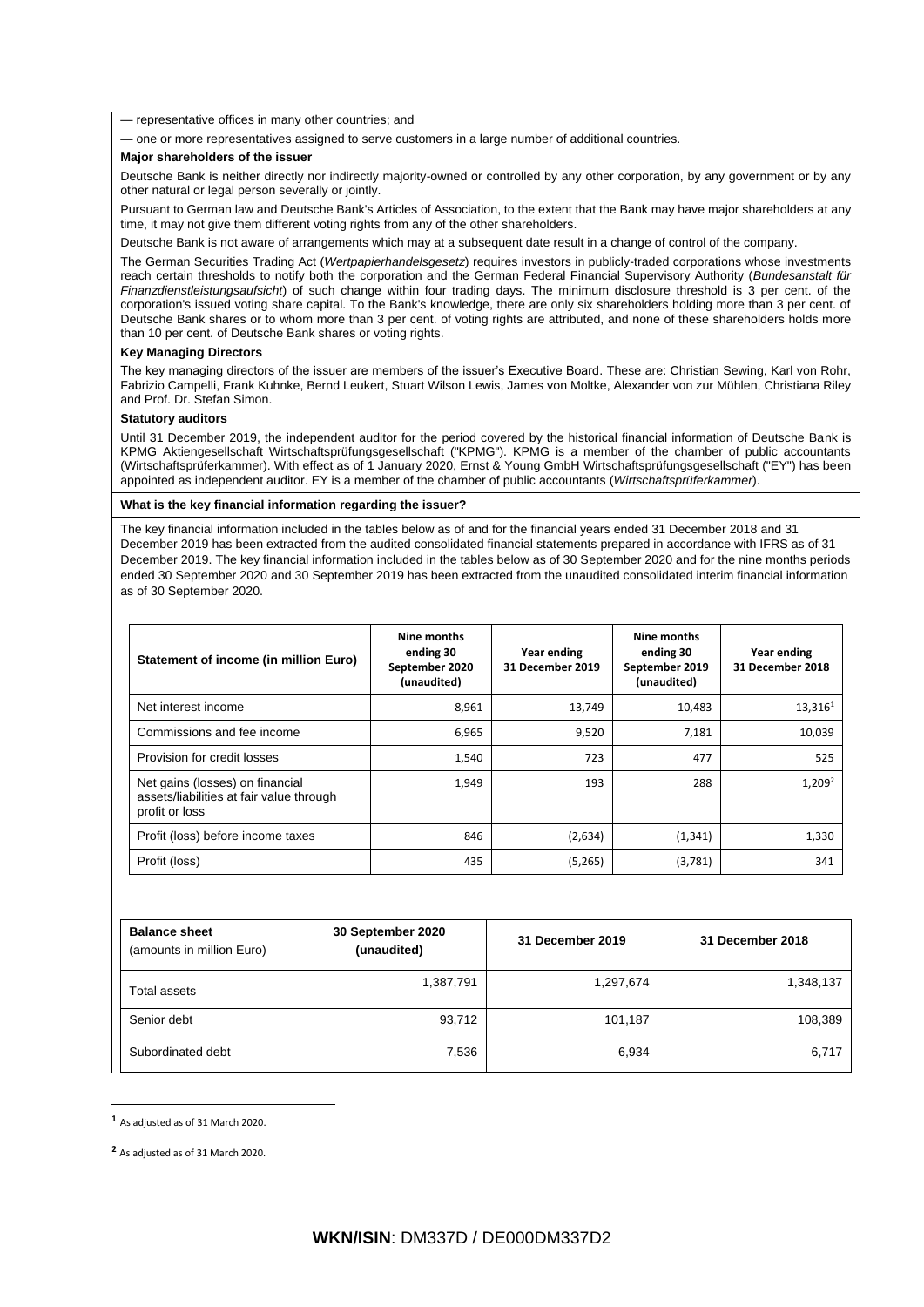| Loans at amortized cost               | 427,736 | 429,841 | 400,297 |
|---------------------------------------|---------|---------|---------|
| Deposits                              | 574,760 | 572,208 | 564,405 |
| Total equity                          | 62,228  | 62,160  | 68,737  |
| Common Equity Tier 1<br>capital ratio | 13.3%   | 13.6%   | 13.6 %  |
| Total capital ratio (fully<br>loaded) | 17.2 %  | 17.4 %  | 17.5 %  |
| Leverage ratio (fully loaded)         | 4.4%    | 4.2%    | 4.1 %   |

#### **What are the key risks that are specific to the issuer?**

The Issuer is subject to the following key risks:

**Macroeconomic, Geopolitical and Market Environment:** As a global investment bank with a large private client franchise, our businesses are materially affected by global macroeconomic and financial market conditions. Significant risks exist that could negatively affect the results of operations and financial condition in some of our businesses as well as our strategic plans, including deterioration of the economic outlook for the euro area and slowing in emerging markets, trade tensions between the United States and China as well between the United States and Europe, inflation risks, Brexit and geopolitical risks. Also, as a result of the risks posed by the COVID 19 pandemic, we may be materially adversely affected by a protracted downturn in local, regional or global economic conditions.

**Business and Strategy:** Our results of operation and financial condition continue to be negatively impacted by the challenging market environment, uncertain macroeconomic and geopolitical conditions, lower levels of client activity, increased competition and regulation, and the immediate impact of our strategic decisions. If we are unable to improve our profitability as we continue to face these headwinds, we may be unable to meet many of our strategic aspirations, and may have difficulty maintaining capital, liquidity and leverage at levels expected by market participants and our regulators.

**Regulation and Supervision:** Regulatory reforms enacted and proposed in response to weaknesses in the financial sector, together with increased regulatory scrutiny more generally, have had and continue to have a significant impact on us and may adversely affect our business and ability to execute our strategic plans. Competent regulators may prohibit us from making dividend payments or payments on our regulatory capital instruments or take other actions if we fail to comply with regulatory requirements.

**Increased Capital Requirements**: Regulatory and legislative changes require us to maintain increased capital and bail-inable debt (debt that can be bailed in in resolution) and abide by tightened liquidity requirements. These requirements may significantly affect our business model, financial condition and results of operations as well as the competitive environment generally. Any perceptions in the market that we may be unable to meet our capital or liquidity requirements with an adequate buffer, or that we should maintain capital or liquidity in excess of these requirements or another failure to meet these requirements could intensify the effect of these factors on our business and results.

**Internal Control Environment:** A robust and effective internal control environment and adequate infrastructure (comprising people, policies and procedures, controls testing and IT systems) are necessary to ensure that we conduct our business in compliance with the laws, regulations and associated supervisory expectations applicable to us. We have identified the need to strengthen our internal control environment and infrastructure and have embarked on initiatives to accomplish this. If these initiatives are not successful or are delayed, our reputation, regulatory position and financial condition may be materially adversely affected, and our ability to achieve our strategic ambitions may be impaired.

**Litigation, Regulatory Enforcement Matters and Investigations:** We operate in a highly and increasingly regulated and litigious environment, potentially exposing us to liability and other costs, the amounts of which may be substantial and difficult to estimate, as well as to legal and regulatory sanctions and reputational harm. We and our subsidiaries are involved in various litigation proceedings, including civil class action lawsuits, arbitration proceedings and other disputes with third parties, as well as regulatory proceedings and investigations by both civil and criminal authorities in jurisdictions around the world.

#### **Section C – Key information on the securities**

### **What are the main features of the securities?**

#### **Type of securities**

The Securities are *Warrants*.

#### **Class of securities**

The Securities will be represented by a global security (the "**Global Security**"). No definitive Securities will be issued. The Securities will be issued in bearer form.

#### **Securities identification number(s) of the securities**

ISIN: DE000DM337D2/ WKN: DM337D

**Applicable law of the securities**

The Securities will be governed by English law. The constituting of the Securities may be governed by the laws of the jurisdiction of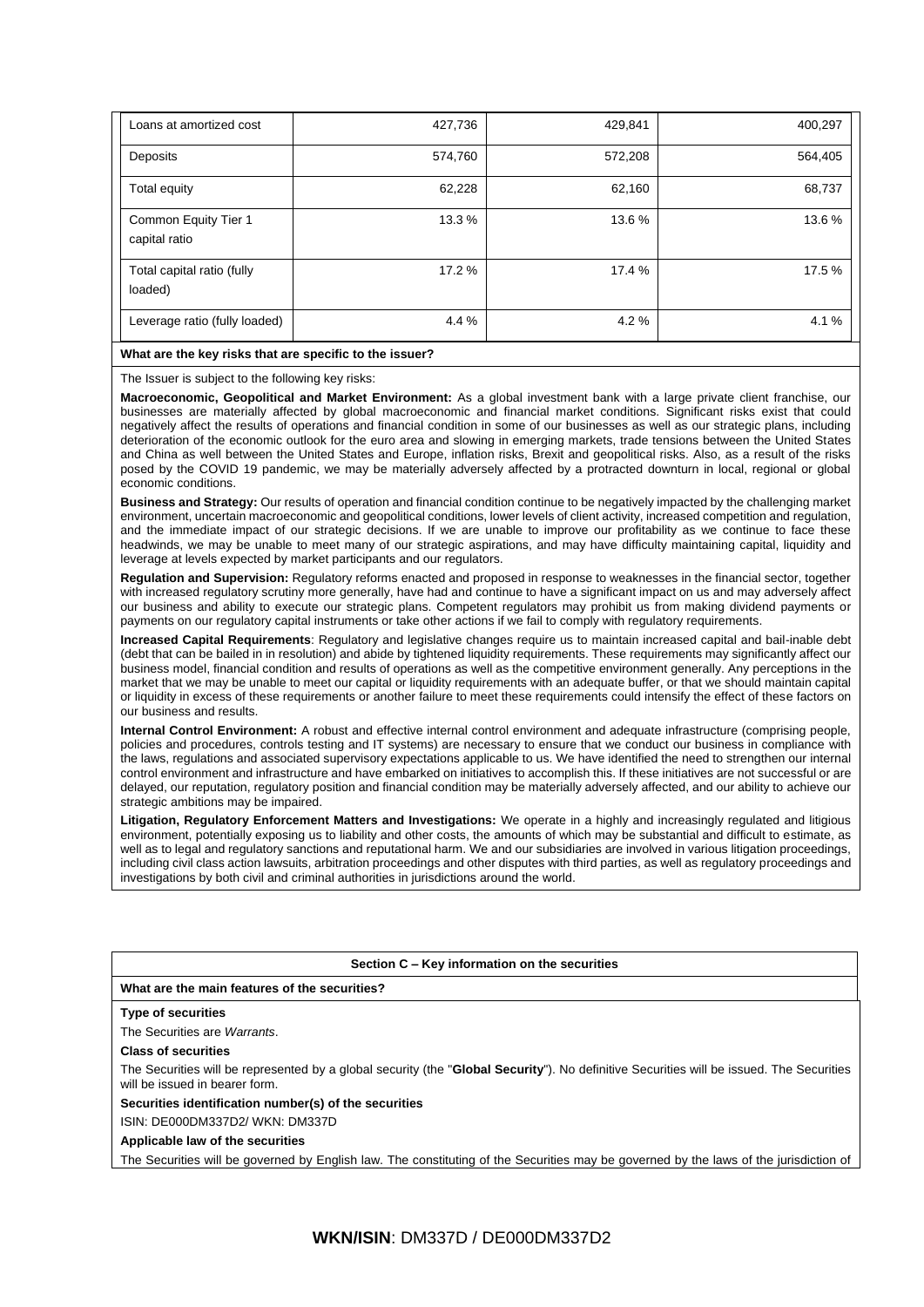#### the Clearing Agent.

#### **Restrictions on the free transferability of the securities**

Each Security is transferable in accordance with applicable law and any rules and procedures for the time being of any Clearing Agent through whose books such Security is transferred.

#### **Status of the securities**

The Securities constitute unsecured and unsubordinated preferred liabilities of the Issuer ranking *pari passu* among themselves and *pari passu* with all other unsecured and unsubordinated preferred liabilities of the Issuer, subject, however, to statutory priorities conferred to certain unsecured and unsubordinated preferred liabilities in the event of Resolution Measures imposed on the Issuer or in the event of the dissolution, liquidation, Insolvency, composition or other proceedings for the avoidance of Insolvency of, or against, the Issuer.

#### **Ranking of the securities**

The ranking of the Issuer's liabilities in insolvency or in the event of the imposition of Resolution Measures, such as a bail-in, is determined by German law. The Securities are unsecured unsubordinated preferred liabilities that would rank higher than the Issuer's regulatory capital, its subordinated liabilities and its unsecured unsubordinated non-preferred liabilities. The liabilities under the Securities rank *pari passu* with other unsecured unsubordinated preferred liabilities of the Issuer, including but not limited to derivatives, structured products and deposits not subject to protection. The liabilities under the Securities rank below liabilities protected in Insolvency or excluded from Resolution Measures, such as certain protected deposits.

#### **Rights attached to the securities**

The Securities provide holders of the Securities, on redemption or upon exercise, subject to a total loss, with a claim for payment of a cash amount.

Investors can participate disproportionately (with leverage) in the positive development of the Underlying with this Call Warrant.

Conversely, investors also participate with leverage in the negative development of the Underlying and additionally bear the risk of receiving only the Minimum Amount if the Underlying is less than or equal to or less than (as specified in the applicable Final Terms) the Strike. On the Settlement Date, investors receive as the Cash Amount the product of the Multiplier and the amount by which the Final Reference Level exceeds the Strike. For a Discount Call Warrant, the Cash Amount is limited to the Maximum Amount. If the Final Reference Level is less than or equal to or less than (as specified in the applicable Final Terms) the Strike, investors will only receive the Minimum Amount.

| Settlement                     | <b>Cash Settlement</b>                                                                                                                                                                                                                                         |  |
|--------------------------------|----------------------------------------------------------------------------------------------------------------------------------------------------------------------------------------------------------------------------------------------------------------|--|
| <b>Settlement Currency</b>     | Swedish Krona ("SEK")                                                                                                                                                                                                                                          |  |
| Multiplier                     | A number which will be determined by the Issuer on the Initial Valuation Date and<br>which will not be less than 0.80 nor more than 1.20. The definitive value will be made<br>available on the website of the Issuer (www.xmarkets.db.com) by the Issue Date. |  |
| Initial Reference Level        | The Reference Level on the Initial Valuation Date                                                                                                                                                                                                              |  |
| Final Reference Level          | The arithmetic average of the Reference Levels observed on all Valuation Dates                                                                                                                                                                                 |  |
| Reference Level                | In respect of any day, an amount (which shall be deemed to be a monetary value in<br>the Reference Currency) equal to the Relevant Reference Level Value on such day<br>quoted by or published on the Reference Source.                                        |  |
| Relevant Reference Level Value | The official closing level of the Underlying on the Reference Source                                                                                                                                                                                           |  |
| Cash Amount                    | $\left(\frac{\text{Final Reference Level}}{\text{Initial Reference Level}} - \text{Strike}\right) \times \text{SEK }100,000 \times \text{Multiplier}$<br>provided that the Cash Amount will not be less than the Minimum Amount.                               |  |
| <b>Strike</b>                  | 100 percent                                                                                                                                                                                                                                                    |  |
| <b>Issue Date</b>              | 15 April 2021                                                                                                                                                                                                                                                  |  |
| <b>Valuation Date</b>          | 31 March 2025, 30 April 2025, 02 June 2025, 30 June 2025, 31 July 2025, 01<br>September 2025, 30 September 2025, 31 October 2025, 01 December 2025, 05<br>January 2026, 02 February 2026, 02 March 2026 and 31 March 2026                                      |  |
| <b>Initial Valuation Date</b>  | 31 March 2021                                                                                                                                                                                                                                                  |  |
| <b>Settlement Date</b>         | 17 April 2026 or, if such day is not a Business Day, the Settlement Date is postponed<br>to the next day which is a Business Day                                                                                                                               |  |
| Minimum Amount                 | Zero                                                                                                                                                                                                                                                           |  |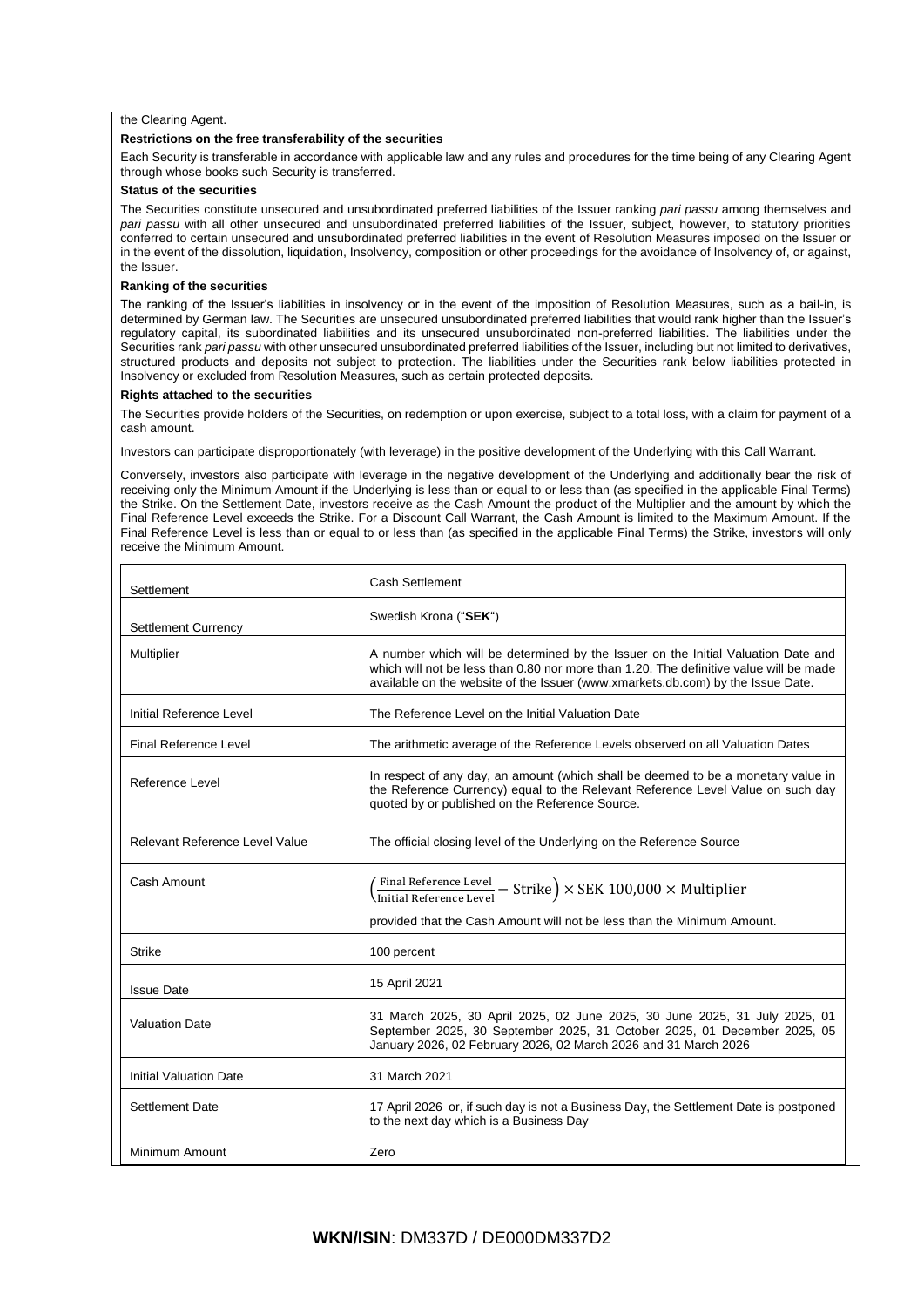| Type of Exercise                                                                                                                                                                                                                                                                                                                                                                                                                                                           |                                                                                                                          | European Style                                                                                                                                                                                                                                                                                                                                                                                                                                                        |  |
|----------------------------------------------------------------------------------------------------------------------------------------------------------------------------------------------------------------------------------------------------------------------------------------------------------------------------------------------------------------------------------------------------------------------------------------------------------------------------|--------------------------------------------------------------------------------------------------------------------------|-----------------------------------------------------------------------------------------------------------------------------------------------------------------------------------------------------------------------------------------------------------------------------------------------------------------------------------------------------------------------------------------------------------------------------------------------------------------------|--|
| <b>Exercise Date</b><br>31 March 2026                                                                                                                                                                                                                                                                                                                                                                                                                                      |                                                                                                                          |                                                                                                                                                                                                                                                                                                                                                                                                                                                                       |  |
| <b>Automatic Exercise</b><br>Automatic Exercise is applicable                                                                                                                                                                                                                                                                                                                                                                                                              |                                                                                                                          |                                                                                                                                                                                                                                                                                                                                                                                                                                                                       |  |
| <b>Business Day</b>                                                                                                                                                                                                                                                                                                                                                                                                                                                        |                                                                                                                          | A day on which the Trans-European Automated Real-time Gross Settlement Express<br>Transfer (TARGET2) system is open, and on which commercial banks and foreign<br>exchange markets settle payments in the Business Day Locations specified in the<br>Product Terms and on which each relevant Clearing Agent settles payments. Saturday<br>and Sunday are not considered Business Days and 24 December and 31 December<br>each year are not considered Business Days. |  |
| <b>Business Day Locations</b>                                                                                                                                                                                                                                                                                                                                                                                                                                              |                                                                                                                          | London, Frankfurt am Main, Luxembourg, Stockholm, Tokyo and Hong Kong                                                                                                                                                                                                                                                                                                                                                                                                 |  |
| <b>Correction Period</b>                                                                                                                                                                                                                                                                                                                                                                                                                                                   |                                                                                                                          | Two Business Days prior to the due date for any payment or delivery under the<br>Securities, the amount of which is determined in whole or in part by reference to such<br>value or price of the Reference Item                                                                                                                                                                                                                                                       |  |
| <b>Clearing Agent</b>                                                                                                                                                                                                                                                                                                                                                                                                                                                      |                                                                                                                          | Euroclear Sweden AB (formerly known as VPC AB), PO<br>Box 191,<br>Klarabergsviaduckten 63, 101 23 Stockholm, Sweden                                                                                                                                                                                                                                                                                                                                                   |  |
| Form of Securities                                                                                                                                                                                                                                                                                                                                                                                                                                                         |                                                                                                                          | <b>Swedish Securities</b>                                                                                                                                                                                                                                                                                                                                                                                                                                             |  |
| Number of<br>Securities:                                                                                                                                                                                                                                                                                                                                                                                                                                                   | 500,000,000                                                                                                              | Up to 5,000 Call Warrants at SEK 100,000 each with an aggregate nominal amount of up to SEK                                                                                                                                                                                                                                                                                                                                                                           |  |
| Currency:                                                                                                                                                                                                                                                                                                                                                                                                                                                                  | Swedish Krona ("SEK")                                                                                                    |                                                                                                                                                                                                                                                                                                                                                                                                                                                                       |  |
| Name and<br>address of the<br>Paying Agent:                                                                                                                                                                                                                                                                                                                                                                                                                                | Skandinaviska Enskilda Banken AB (publ), Stjärntorget 4, SE-106 40 Stockholm, Sweden                                     |                                                                                                                                                                                                                                                                                                                                                                                                                                                                       |  |
| Name and<br>address of the<br>Calculation<br>Agent:                                                                                                                                                                                                                                                                                                                                                                                                                        | Deutsche Bank AG, London Branch of Winchester House,<br>1 Great Winchester Street,<br>London EC2N 2DB,<br>United Kingdom |                                                                                                                                                                                                                                                                                                                                                                                                                                                                       |  |
| Underlying:<br>Type: Index                                                                                                                                                                                                                                                                                                                                                                                                                                                 |                                                                                                                          |                                                                                                                                                                                                                                                                                                                                                                                                                                                                       |  |
|                                                                                                                                                                                                                                                                                                                                                                                                                                                                            | Name: Deutsche Bank Pacific Equity 17% Index<br>Index Sponsor: Deutsche Bank AG, London                                  |                                                                                                                                                                                                                                                                                                                                                                                                                                                                       |  |
|                                                                                                                                                                                                                                                                                                                                                                                                                                                                            |                                                                                                                          | Information on the historical and ongoing performance of the Underlying and its volatility can be obtained on the public<br>website under https://index.db.com/ and on the pages Bloomberg DBXEPACF <index></index>                                                                                                                                                                                                                                                   |  |
| and Conditions.                                                                                                                                                                                                                                                                                                                                                                                                                                                            | Limitations to the rights attached to the Securities                                                                     | Under the conditions set out in the Terms and Conditions, the Issuer is entitled to terminate the Securities and to amend the Terms                                                                                                                                                                                                                                                                                                                                   |  |
|                                                                                                                                                                                                                                                                                                                                                                                                                                                                            | Where will the securities be traded?                                                                                     |                                                                                                                                                                                                                                                                                                                                                                                                                                                                       |  |
| Application has been made to list and admit the Securities to trading on the Nordic MTF, which is not a regulated market for the<br>purposes of Directive 2014/65/EU, No application has been made to admit the Securities to the regulated market of any exchange.                                                                                                                                                                                                        |                                                                                                                          |                                                                                                                                                                                                                                                                                                                                                                                                                                                                       |  |
| What are the key risks that are specific to the securities?                                                                                                                                                                                                                                                                                                                                                                                                                |                                                                                                                          |                                                                                                                                                                                                                                                                                                                                                                                                                                                                       |  |
| Risks at maturity                                                                                                                                                                                                                                                                                                                                                                                                                                                          |                                                                                                                          |                                                                                                                                                                                                                                                                                                                                                                                                                                                                       |  |
| If the Reference Level is greater than or equal to or greater than (as specified in the applicable Final Terms) the Strike of the Call<br>Warrant, investors will suffer a loss if the Cash Amount is less than the purchase price paid by investors for the Call Warrant. Investors<br>will only receive the Minimum Amount if the Reference Level is equal to or less than the Strike of the Call Warrant.                                                               |                                                                                                                          |                                                                                                                                                                                                                                                                                                                                                                                                                                                                       |  |
| <b>Risks associated with Market Disruptions</b>                                                                                                                                                                                                                                                                                                                                                                                                                            |                                                                                                                          |                                                                                                                                                                                                                                                                                                                                                                                                                                                                       |  |
| Subject to certain conditions being met, the Calculation Agent may determine that a Market Disruption has occurred. This means that<br>the price or level of the Underlying cannot be determined, at least temporarily. Market Disruptions may occur on an exchange relevant<br>for the Underlying, particularly in the event of trade interruptions. This may have an effect on the timing of valuation and may delay<br>payments on or the settlement of the Securities. |                                                                                                                          |                                                                                                                                                                                                                                                                                                                                                                                                                                                                       |  |
|                                                                                                                                                                                                                                                                                                                                                                                                                                                                            |                                                                                                                          |                                                                                                                                                                                                                                                                                                                                                                                                                                                                       |  |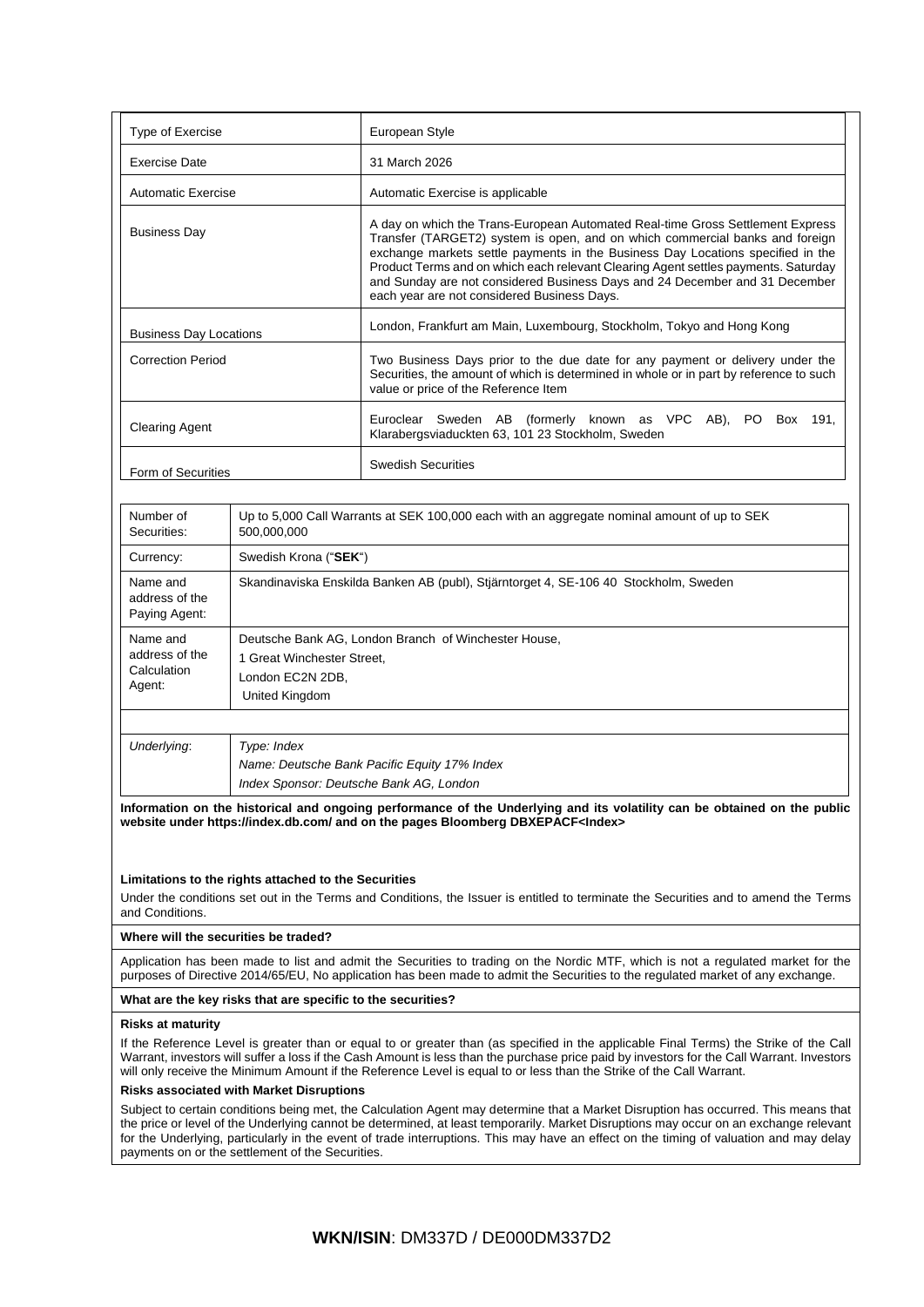#### **Risks associated with Adjustment and Termination Events**

Subject to certain conditions being met, the Issuer may replace Underlyings, adjust the Final Terms or terminate the Securities. In case of a termination, the Issuer will pay, usually prior to the scheduled settlement date of the Securities, an amount determined by the Calculation Agent. Such amount may be significantly less than an investor's initial investment in Securities and in certain circumstances may be zero.

Any adjustment or termination of the Securities or replacement of an Underlying may lead to a loss in value of the Securities or may at maturity lead to the realisation of losses or even to the total loss of the invested amount. It is also not excluded that an adjustment measure will later prove to be incorrect or to be disadvantageous for Securityholders. A Securityholder could also be put in an economically worse position by the adjustment measure than before such adjustment measure.

#### **Risks associated with Underlying**

Market risk is the most significant cross-product risk factor in connection with Underlyings of all kinds. An investment in Securities linked to any Underlying may bear similar market risks to a direct investment in the relevant fund share.

The performance of Securities depends on the performance of the price or level of the Underlying and therefore on the value of the embedded option. This value may be subject to major fluctuations during the term. The higher the volatility of the Underlying is, the greater the expected intensity of such fluctuations is. Changes in the price or level of the Underlying will affect the value of the Securities, but it is impossible to predict whether the price or level of the Underlying will rise or fall.

Securityholders thus bear the risk of unfavourable performance of the Underlying, which may lead to loss in value of the Securities or a reduction of the cash amount, up to and including total loss.

#### **Exchange rate / currency risks**

An investment in the Securities involves exchange rate and/or currency risks, if the Settlement Currency of the Securities is different from the currency of a Securityholder's home jurisdiction. Furthermore, the Securities also lead to an exchange rate and currency risk, because the price or level of the Underlying is determined in a currency other than the Settlement Currency (the so-called Reference Currency). In addition to the risk of an adverse development of the Underlying there is the risk of a loss in value of the relevant rate of exchange which can, respectively, offset any favourable development of the Underlying.

#### **The Securities may be Illiquid**

It is not possible to predict if and to what extent a secondary market may develop in the Securities or at what price the Securities will trade in the secondary market or whether such market will be liquid. Insofar and as long as the Securities are listed or quoted or admitted to trading on a stock exchange, no assurance is given that any such listing or quotation or admission to trading will be maintained. Higher liquidity does not necessarily result from a listing, quotation or admission to trading.

If the Securities are not listed or quoted or admitted to trading on any stock exchange or quotation system, pricing information for the Securities may be more difficult to obtain and the liquidity of the Securities may be adversely affected. The liquidity of the Securities may also be affected by restrictions on offers and sales of the Securities in some jurisdictions.

Even where an investor is able to realise its investment in the Securities by selling this may be at a substantially lower value than its original investment in the Securities. Depending on the structure of the Securities, the realisation value at any time may be zero (0), which means a total loss of the capital invested. In addition, a transaction fee may be payable in respect of a sale of the Securities.

#### **Regulatory Bail-in and other Resolution Measures**

Laws enable the competent resolution authority to also take measures in respect of the Securities. These measures may have an adverse effect on the Securityholders.

If the legal requirements are met in respect of the Issuer, BaFin, as the resolution authority, may, in addition to other measures, write down Securityholders' claims from the Securities in part or in full or convert them into equity (shares) of the Issuer ("**Resolution Measures**"). Other Resolution Measures available include (but are not limited to) transferring the Securities to another entity, varying the terms and conditions of the Securities (including, but without limitation to, varying the maturity of the Securities) or cancelling the Securities. The competent resolution authority may apply Resolution Measures individually or in any combination.

If the resolution authority takes Resolution Measures, Securityholders bear the risk of losing their claims from the Securities. In particular, this includes their claims for payment of the cash amount or redemption amount or for delivery of the delivery item.

**Section D – Key information on the offer of securities to the public and/or the admission to trading on a regulated market**

# **Under which conditions and timetable can I invest in this security?**

#### **General terms, conditions and expected timetable of the offer**

#### **Offering Period**

The offer of the Securities starts on 04 February 2021 and ends with the close of 19 March 2021 (end of primary market). In any case the offer ends with expiry of the validity of the Prospectus, unless another prospectus provides for a continued offer.

The Issuer reserves the right for any reason to reduce the number of Securities offered.

#### **Cancellation of the issuance of the** *Securities*

The Issuer reserves the right for any reason to cancel the issuance of the Securities.

#### **Early closing of the offering period of the Securities**

The Issuer reserves the right for any reason to close the Offering Period early.

**Categories of potential investors to which the Securities are offered and whether tranche(s) have been reserved for certain countries**

Qualified investors within the meaning of the Prospectus Regulation and non-qualified investors.

The offer may be made in Sweden to any person which complies with all other requirements for investment as set out in the Securities Note or otherwise determined by the Issuer and/or the relevant Financial Intermediaries. In other EEA countries, offers will only be